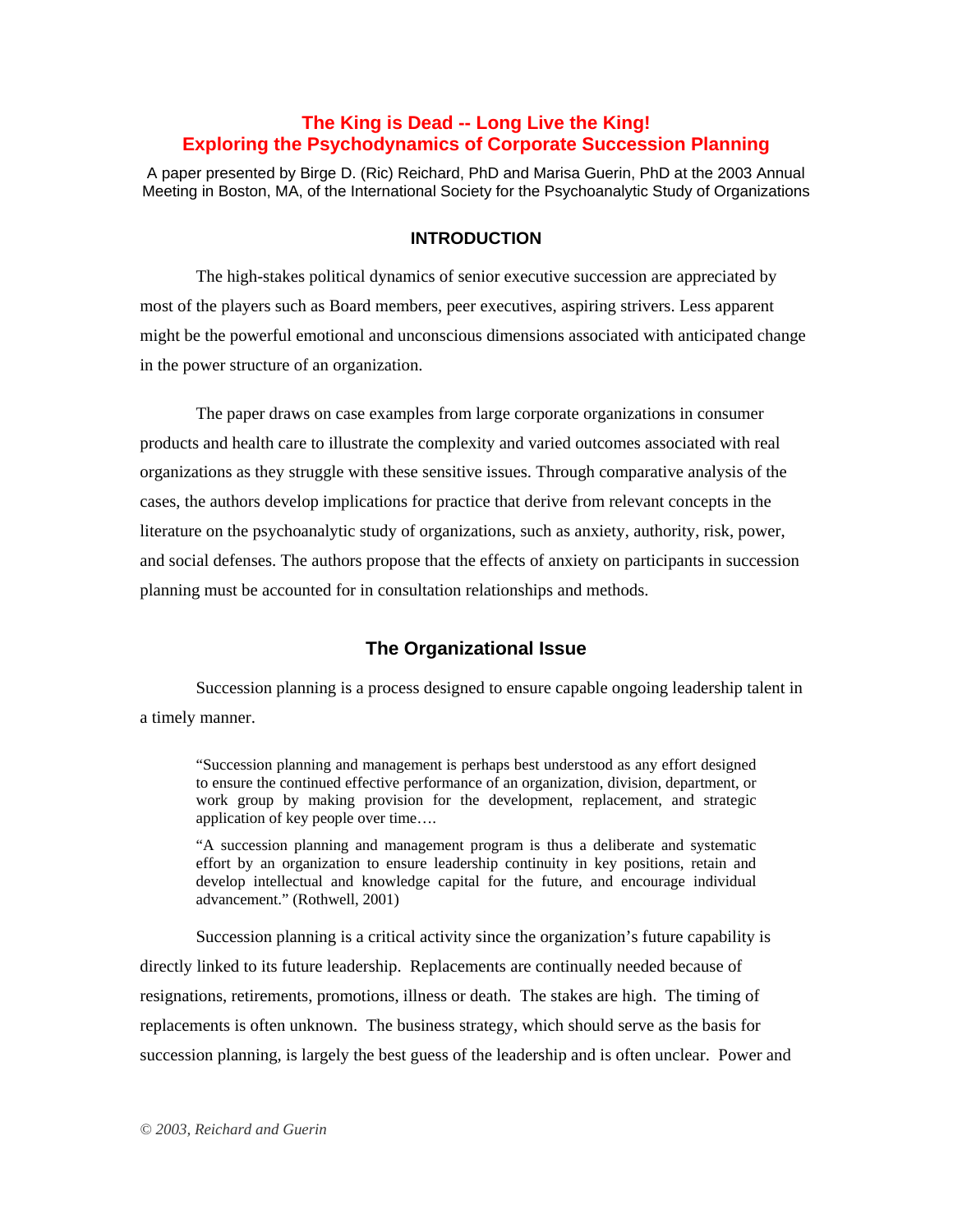authority issues pervade any discussion of leadership. Since it is a high-risk, anxiety-provoking activity, succession planning is a laboratory for psychodynamic understanding.

# **A Consulting Perspective**

Our purpose in this paper is to foster learning about the application of psychodynamic concepts to the organizational issue of succession planning. Through the exploration and comparison of case studies drawn from consumer products and healthcare, we seek better understanding of the issues related to succession planning and the options available to consultants for helpful interventions in the process.

The intent of the paper is to apply our understanding of psychodynamics to develop ideas about more effective consultation to the succession planning process. The purpose here is pragmatic and application-oriented. The paper is intended to provide insight and better-informed ways of thinking for the manager or consultant.

### **FRAMEWORKS**

# **Multiple Perspectives in the Literature**

Various texts on the topics of leadership and executive development describe the elements of effective formal Human Resources systems for succession planning and talent management. These references provide research results, technical guidance, and advice on organizational readiness, political positioning, or the handling of resistance (e.g. Rothwell 2001, Carey and Ogden 2000, McCall 1998, Tichy 1997, Jaques and Clement 1991). The underlying issues arising from the personalities of those in leadership and management may be pointed out but most texts on formal organizational systems or processes for succession do not explore psychodynamic issues in depth.

A number of sources from the literature on organizational psychodynamics do illuminate the underlying issues attendant to leadership succession (Kets de Vries 1993, Obholtzer 2001, Diamond 1993, Heifetz 1994, Kernberg 1979a). By contrast with the business literature on executive succession planning, these texts derive from the analytical study of organization behavior. What they generally do not discuss in depth, however, are the ways in which formal organizational processes may be helpful, defensive in nature, or irrelevant with respect to the dynamics explored, and how one might manage the process more effectively.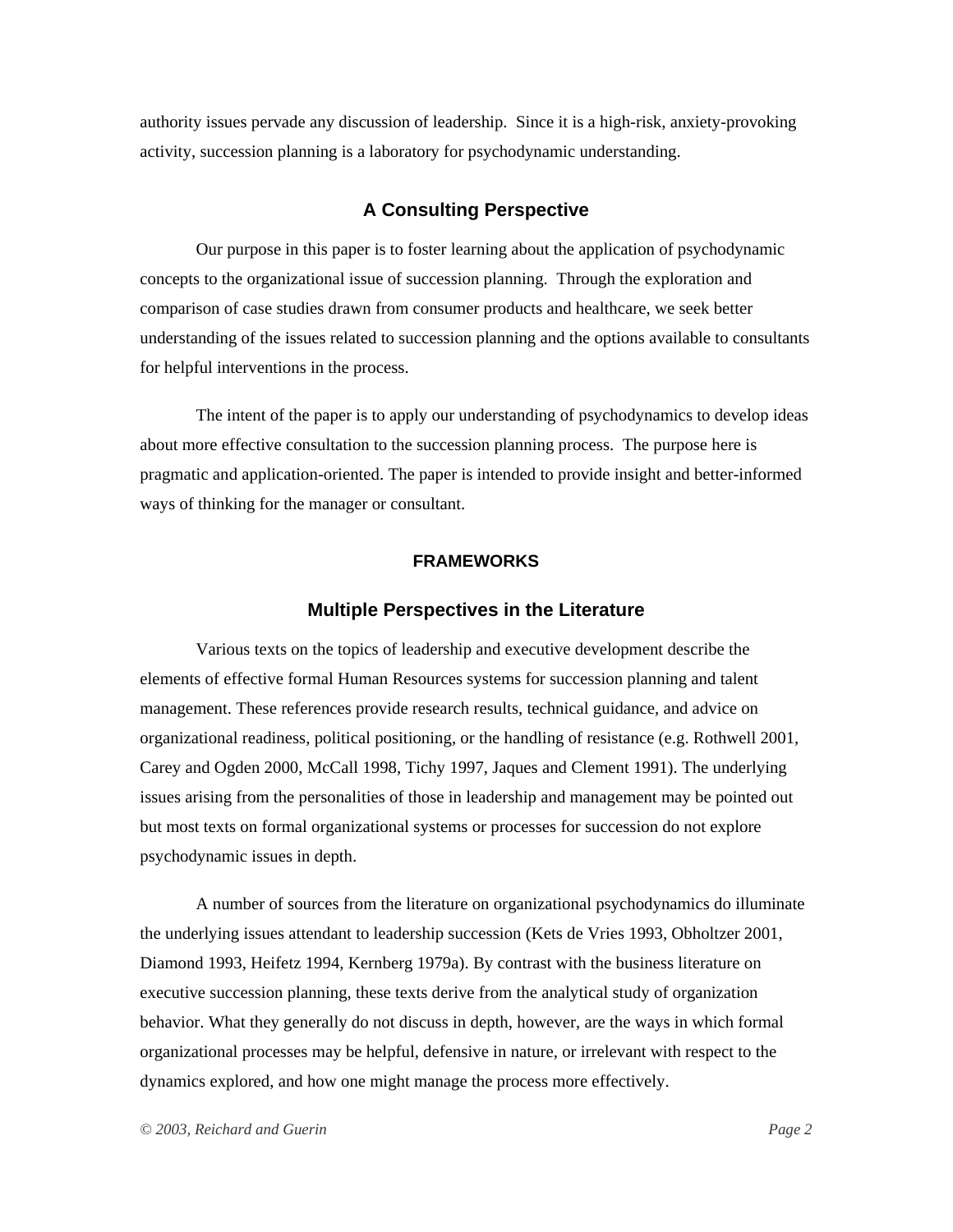With a few exceptions (such as Nadler et al 1998) we are not aware of a literature at the intersection of these resources, a literature which might draw from the formal, organizational, psychodynamic, and political dimensions of succession planning in a way that informs pragmatic choices on the part of managers or consultants. Our paper proposes to examine the phenomenon of succession planning by applying a variety of lenses from theory and practice to our actual experience in two consultation cases.

# **Succession Planning Process**

Succession planning is a systematic method used to ensure the availability of needed talent at the time required to perpetuate the management and leadership of an organization. It is used to determine job appointments in a way that addresses both the company's present and future needs as well as the individual's developmental needs.

The process involves identification of the necessary competencies required for accomplishing the articulated strategy of the organization. Since it is a time consuming and costly process, succession planning is usually focused on key technical and managerial positions. It encompasses both development of internal talent and planning for replacements. The process is data based and requires the participation of key leaders, most importantly, the chief executive.

The succession planning process differs from one organization to another – from the comprehensive approach described above to a simple replacement table. Development is not always part of the process. Most often, the comprehensive process is documented but not followed as prescribed. As with any planning process, carrying out the plan is often more problematic than developing the plan.

The stakes for successful succession planning get higher as the organizational level of the position gets higher. Replacement of a chief executive officer or of senior operating executives usually receives more attention than the replacement of a middle manager, although in knowledge industries the replacement of a major technology chief also gets considerable attention. The board takes the lead role in planning the succession of the CEO and increasingly is involved in the succession planning for the CEO's direct reports.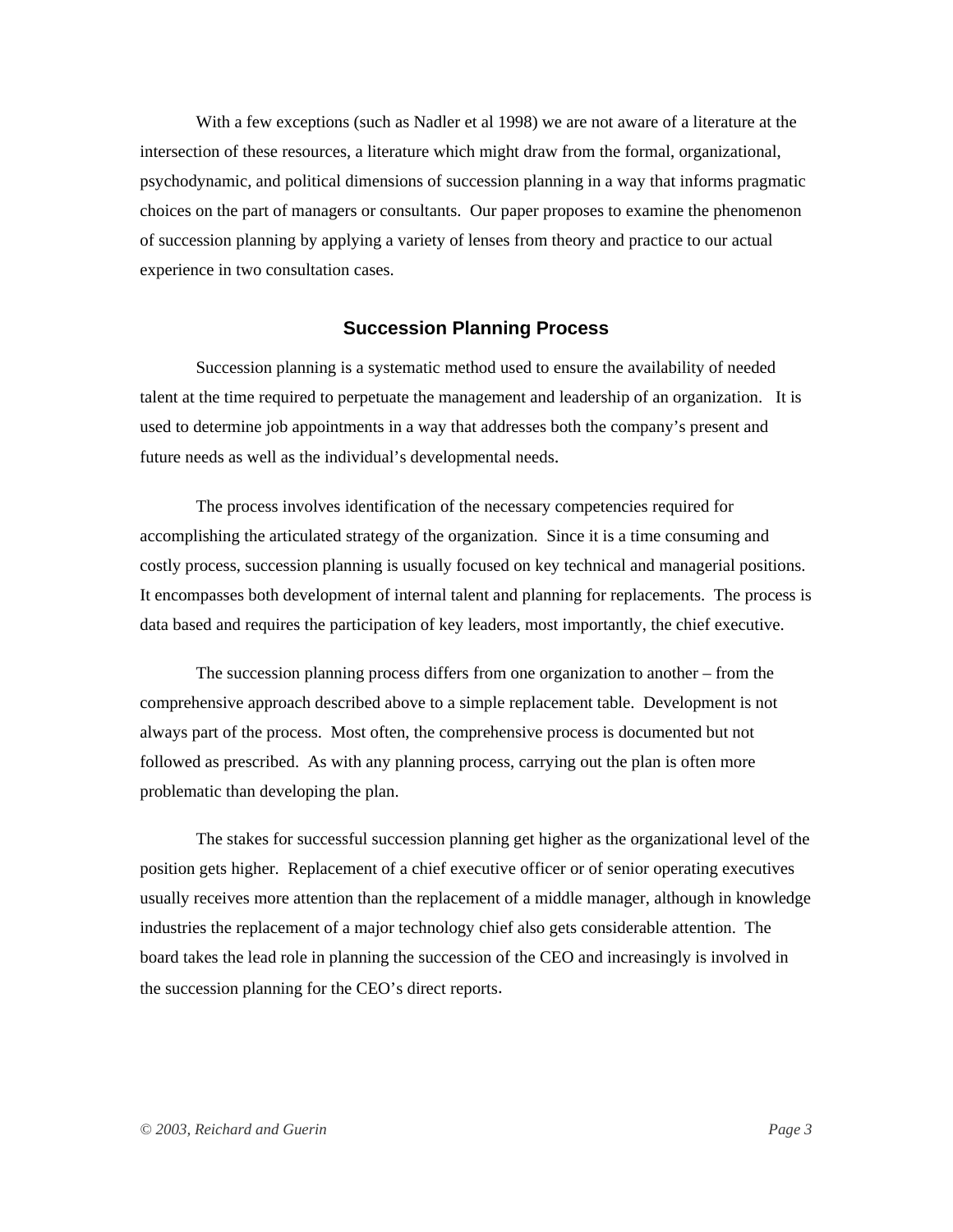The most common succession scenarios are in response to: (1) normal retirement, (2) incapacitating illness or death of a key manager, (3) replacing an under-performing key manager, (4) a surprise departure of a key manager.

In our experience and knowledge of organizational practice, the most damaging error in succession planning is starting with understanding the people instead of understanding the work – as derived from the business strategy. The second most likely error is operating without adequate data, either about the work (e.g. job description, links to the larger system, leadership gap analysis, 3-5 year strategy) or about the people (e.g. competencies, attributes, developmental needs).

#### **Psychodynamics Related to Succession**

The succession planning process, like most organizational processes, is , at least on paper, an orderly and rational business process (Rothwell, 2001, McCall, 1998, Tichy 1997). It has specific steps to be followed – candidates are assessed against a well-developed competency framework, line managers are accountable for periodic reviews, group meetings of senior management are held where decisions are made about candidates, and line managers implement outcomes at all levels.

But, what about "not having time" to do a thorough assessment? Or superficial consensus about candidates because group dynamics are not managed? The effect of powerful managers pushing their desired candidates? Experiences of anxiety, loss, or rivalry? Succession planning outcomes rarely drive the organization's management development as intended.

Because the stakes are high when selecting the future leadership of an organization, succession planning is full of risk and attendant anxiety. The generalized stress in contemporary organization life is a context that supports dysfunction and regression in many rational processes and succession planning is no exception.

Institutional defense systems based on denial induce behavior such as denying there is a problem or claiming that previously identified problems have been solved. Covert coalitions form to promote candidates who, rationally, are not the best choice. Splitting is rampant when assessing candidates and protecting relationships often overpowers assessment. Leaders may feel guilty for not "fixing" the process and become situationally de-skilled as they experience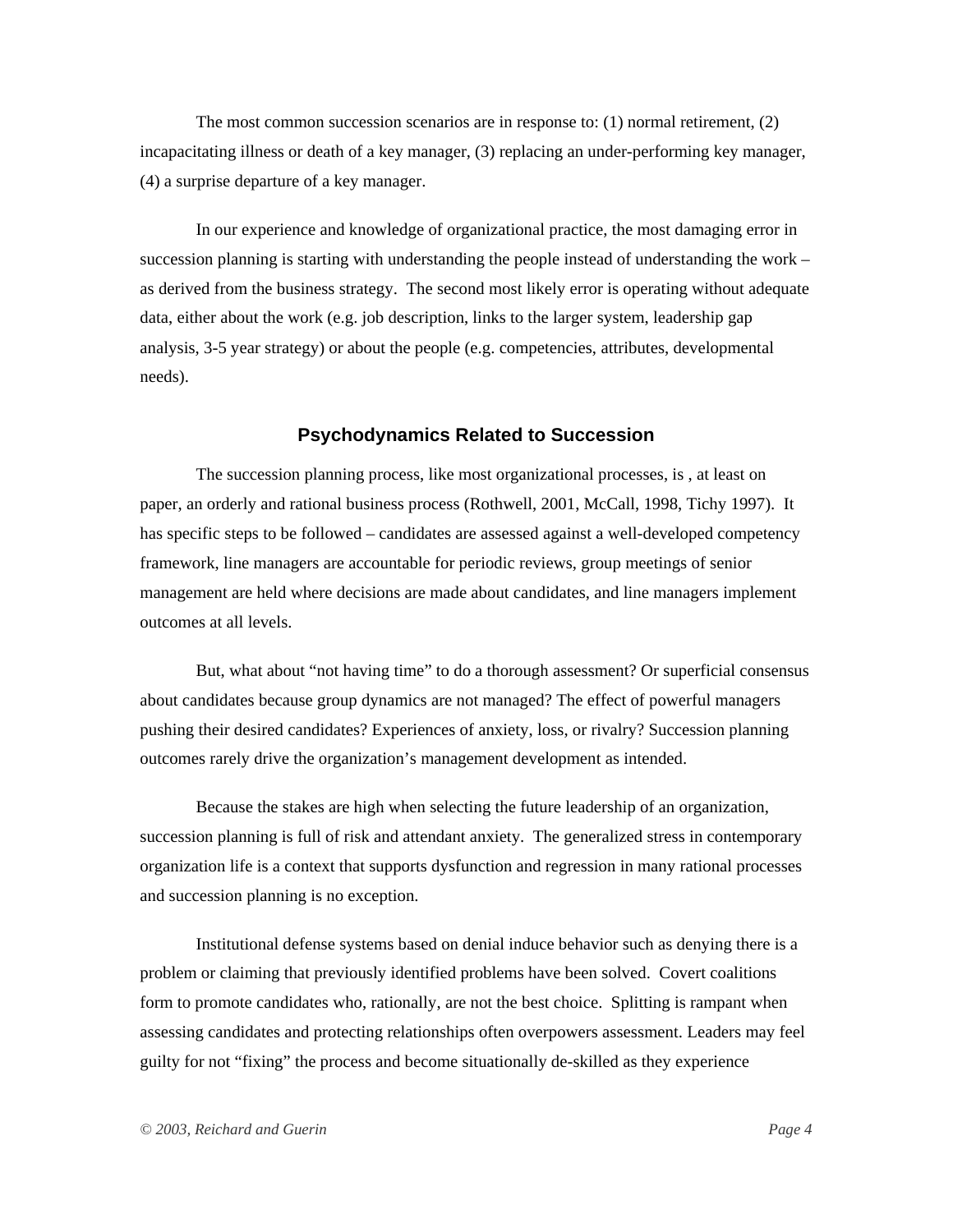inadequacy. Basic assumptions prevail at meetings during the process and change does not occur because there is no support for questioning these assumptions (Bion, 1961). Regressive postures are taken and there is no work group to accomplish the task (Rodenhauser, 1993). Administrative structures necessary to carry out the task are often inadequate, causing the group to view the task as overwhelming or feeding other regressive behaviors (Kernberg, 1979a).

Also, some organizations are highly politicized. The power plays that take place are often unrelated to the formal systematic process, whether the process is crude or sophisticated. There are many tension points inherent in any succession planning process, for example:

- Identifying high potential candidates for succession requires differentiation of people vis-à-vis competencies.
- A sophisticated work group is necessary for the task of differentiating candidates.
- Managers tend to support those who have supported them and don't want to deliver disappointing messages.
- The CEO must participate and, at times, be a referee without inhibiting the dialogue in review meetings – a difficult task freighted with power and authority dynamics.
- Committing the organization to a strategy in the face of so many uncertainties produces anxiety and there is resistance to taking responsibility for the strategy.
- Feelings of loss and anxiety intrude as organizations approach the known retirement of a strong leader (Diamond, 1993).
- Leadership transitions require balance between the psychological needs of executives and the rational requirements of the organization (Kets de Vries, 1993).
- Interpersonal conflict or acting out of sibling rivalry is inevitable as sponsors clash to support their protégés and the use of data is transcended by the urge to win (Obholzer, 2001).

These examples illustrate that in spite of the existence of an established organizational process, succession planning is rife with psychodynamic issues.

# **TWO CASES**

# **Healthcare Board of Trustees**

# *The Organization*

This case example comes from a North American healthcare system that employs over 20,000 persons working in more than fifty clinical care facilities; it has annual revenues in excess of US\$3B.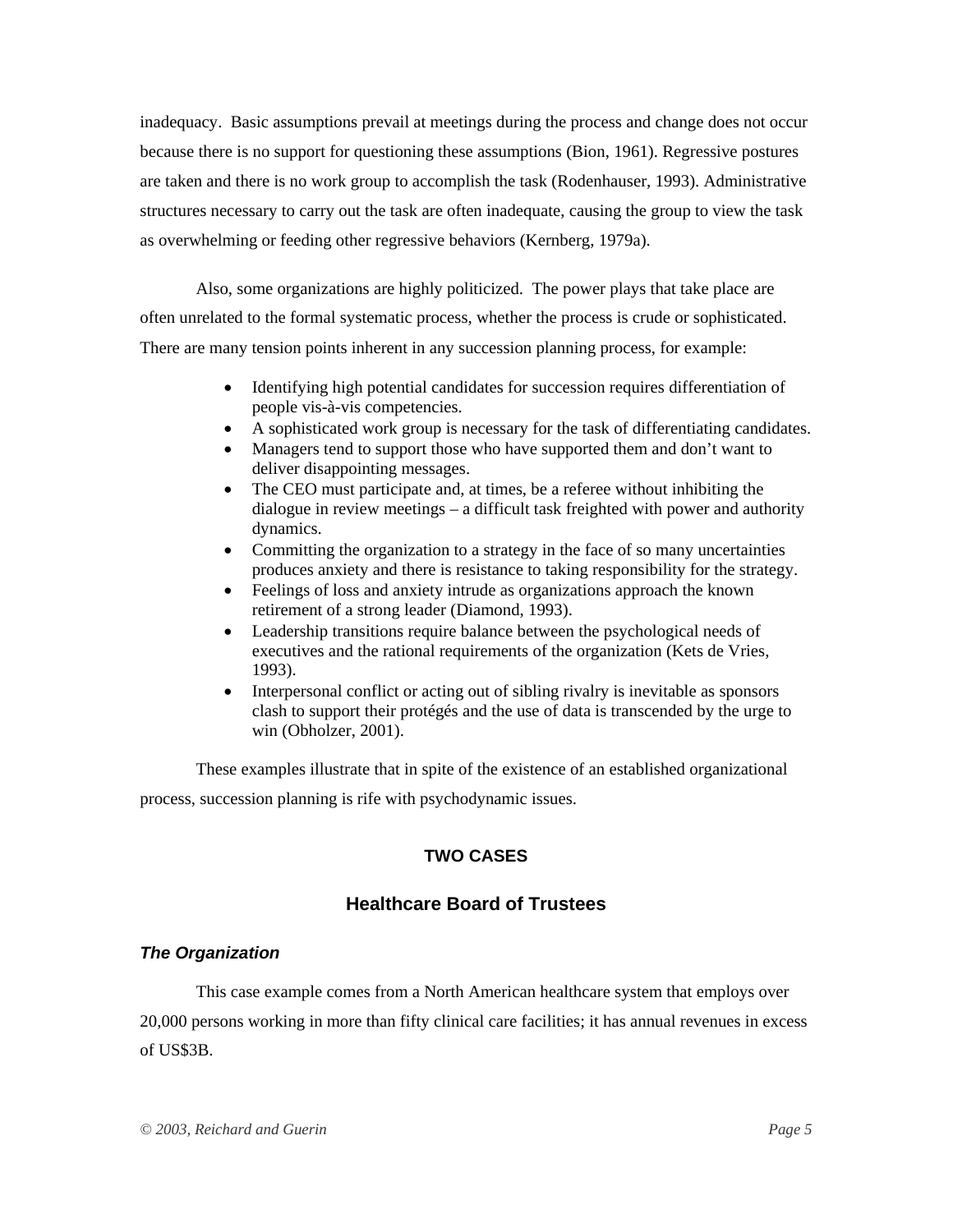#### *Recent History*

The system was formed by the merger of a dozen previously autonomous regional healthcare organizations. The same CEO had been at the helm since the formation of the corporation. The system operates from a strong sense of its healthcare mission, committed to upholding values while practicing good stewardship. The corporate structure is lean, focused on the achievement of cost efficiencies for the system as a whole – for example, leveraged purchasing power, centralized financial services, public policy advocacy, etc.

One of the gains the system owners hope to realize from this consolidation of previously independent local institutions is a deeper and broader talent pool from which to draw leaders for the system hospitals and divisions. To support this goal, the corporate staff has implemented a system-wide process for the identification and development of leadership talent.

### *The Client*

The client in this case was the Chairman of the Board of Directors. In the course of periodic private discussion between the Board Chair and the health system CEO, the CEO confidentially informed the Chairman of his desire to retire within the next few years.

The Chairman decided to work with a small group of members of the Board to begin the process of executive succession planning for the CEO position. Due to the need for inside access for the scheduling of Board meetings, compiling information, etc., the corporate VP for Human Resources was tapped to provide staff support to the Chairman. To prevent any conflict of interest or distortion in management roles during the succession process, this VP recommended that an external consultant be retained to advise the Board comnmittee.

The Board committee invited the consultant to a meeting for a group interview, and elected to retain the consultant for the duration of the process. The VP of HR and consultant maintained communication links through the process. In addition, the incumbent CEO was actively included in the deliberations although without the formal decision-making authority of the Board committee.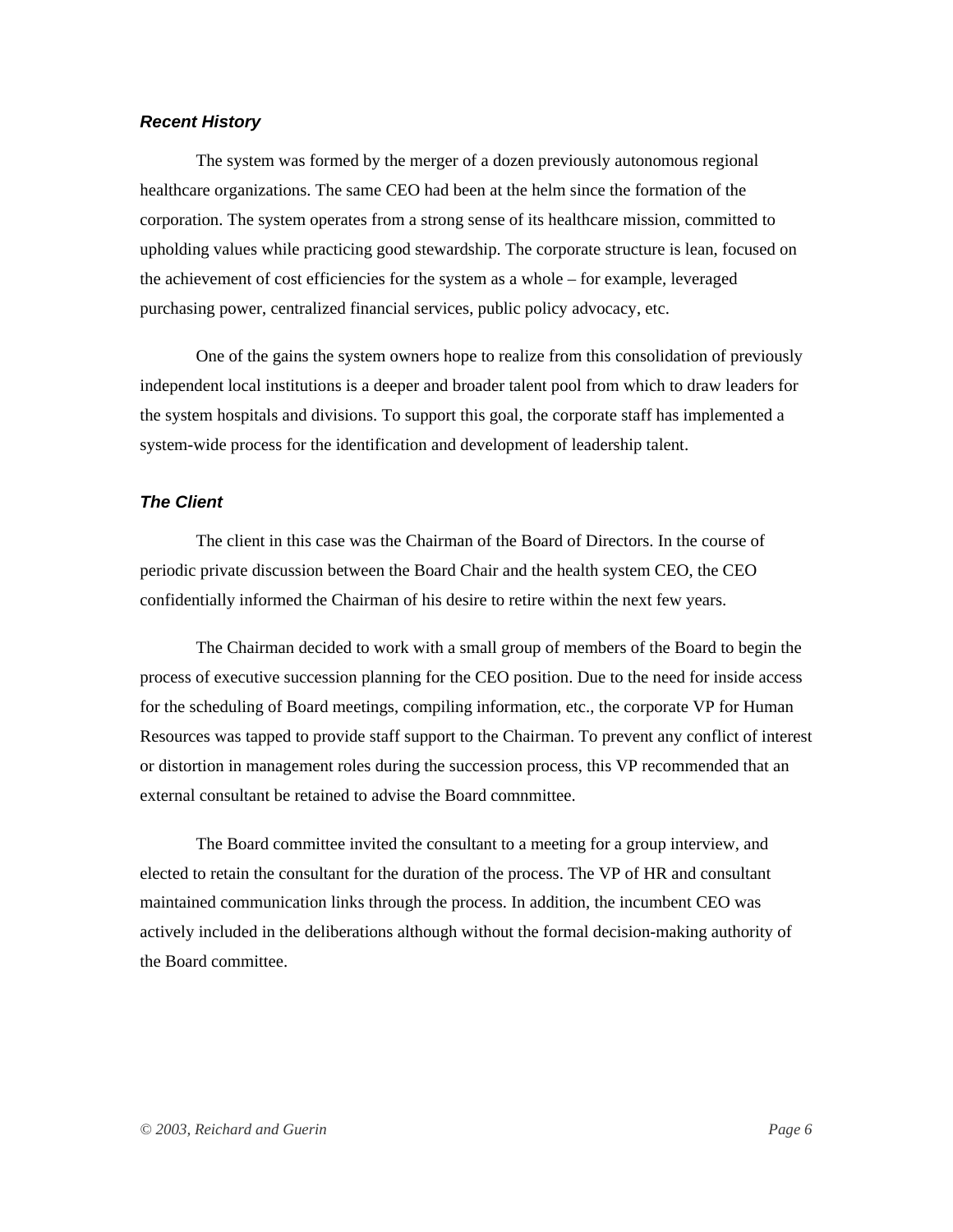# *The Situation*

At the broadest level, the challenge for which the Chairman and the selected Board members sought consulting support was the management of an orderly succession process for the CEO position.

They had a number of specific questions and concerns:

- How should they manage the succession planning process? (No shared precedent since the merger.)
- What kind of leader would be needed for the next phase of the system's growth and development?
- Could they keep the information about the timing for leadership change confidential? For how long, if there were to be an external search? What would happen if they did not keep this information confidential?
- Was it desirable or essential to conduct an external search for a candidate?
- How would a change of leader affect the current corporate leadership team?

To address the confidentiality issue, the Chairman decided to use one of the Standing Committees of the Board as the ad hoc working group for this project, extending their regular meeting times to encompass this additional task. Meeting agendas and notes for the ad hoc task were prepared by the consultant and VP HR, but were maintained separately from published meeting agendas or minutes. Since the VP HR and the CEO along with the Board Chair were normally involved in all meetings of this committee, and since consultants were often invited depending on the technical topics covered, no unusual (ie, visible) activity was involved.

The initial issue to address, evident the first time the consultant met with the Board committee, was the overt anxiety displayed by some members of the group. They named it lack of clarity about what the process should entail. Most Board-level deliberations in large corporations are preceded by extensive staff research and are brought to the Board with clearly defined requests for advice or decision. By contrast, in this case the committee members were faced with a very critical task that they were responsible for managing. Not named was their likely anxiety over being responsible for selecting a good successor to the highly-regarded current CEO.

The group dealt with the anxiety by pressing for guidance on the process, although this was more important to some members than others. In point of fact, some of the members were highly experienced executives well-prepared for the task of succession selection, while others felt quite overwhelmed with the challenge.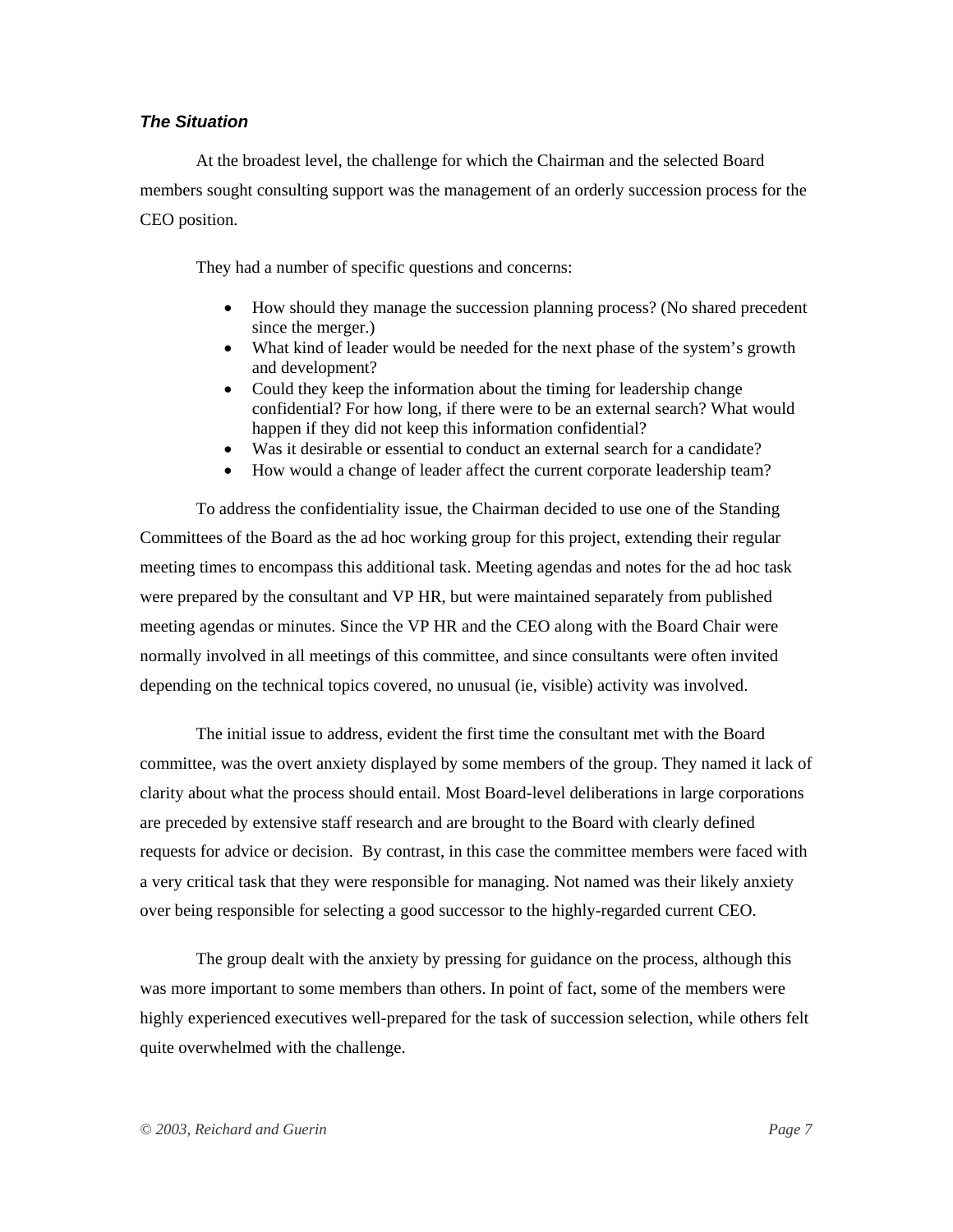In response to the request for "a process", the consultant and the VP of HR collaborated to produce a recommended plan for the committee to use in guiding their work. Over the course of the subsequent year and a half, this committee met eight times, proceeding through a number of difficult deliberations, and revising this process plan on numerous occasions.

The next task the group engaged involved formulating the position profile for the incoming CEO. Each Board member was individually interviewed by the consultant for his or her input to this document, and the committee as a whole debated various aspects of required experience and competence with some heat and vigor. Considerable attention went to the question, "Should the next CEO be specifically experienced with healthcare management, or would it be desirable to recruit someone from another industry?"

In debating these two options, Board members reflected disagreement over the importance of a changing skill set for healthcare leaders in an economy characterized by sophisticated financial deal making; at a deeper level, the varying views about what profile of qualities would be most important represented projections on the part of Board members, who tended to support an image of the future as-yet-unselected-leader in terms of attributes and skills they personally valued. The Board committee eventually resolved this question by identifying a "highly preferred" and an "acceptable" level for credentials – their highly preferred candidate would be an experienced healthcare executive.

The other complex deliberation that the committee engaged in over a series of months dealt with these questions: "Is an external search a necessary and desirable process? Can we or should we consider internal promotion?" To facilitate their work on this question, the Board members asked for information about the precedents and patterns in other industries and they requested detailed reviews of the internal talent pool that the CEO perceived as qualified or interested in the CEO role. In addition, the consultant prepared briefing materials for them on the organizational issues that would be impacted one way or another by the internal/external search questions, and provided them with a decision tree structure that they might use to assess the multiple factors involved in this decision.

While polite on the surface, the intensity and duration of this debate within the committee gave evidence of strenuous wrestling within individuals and within the committee. One view strongly presented within the committee held that an external search would represent appropriate due diligence and the duty of care owed by the Board to the corporation. Another equally strong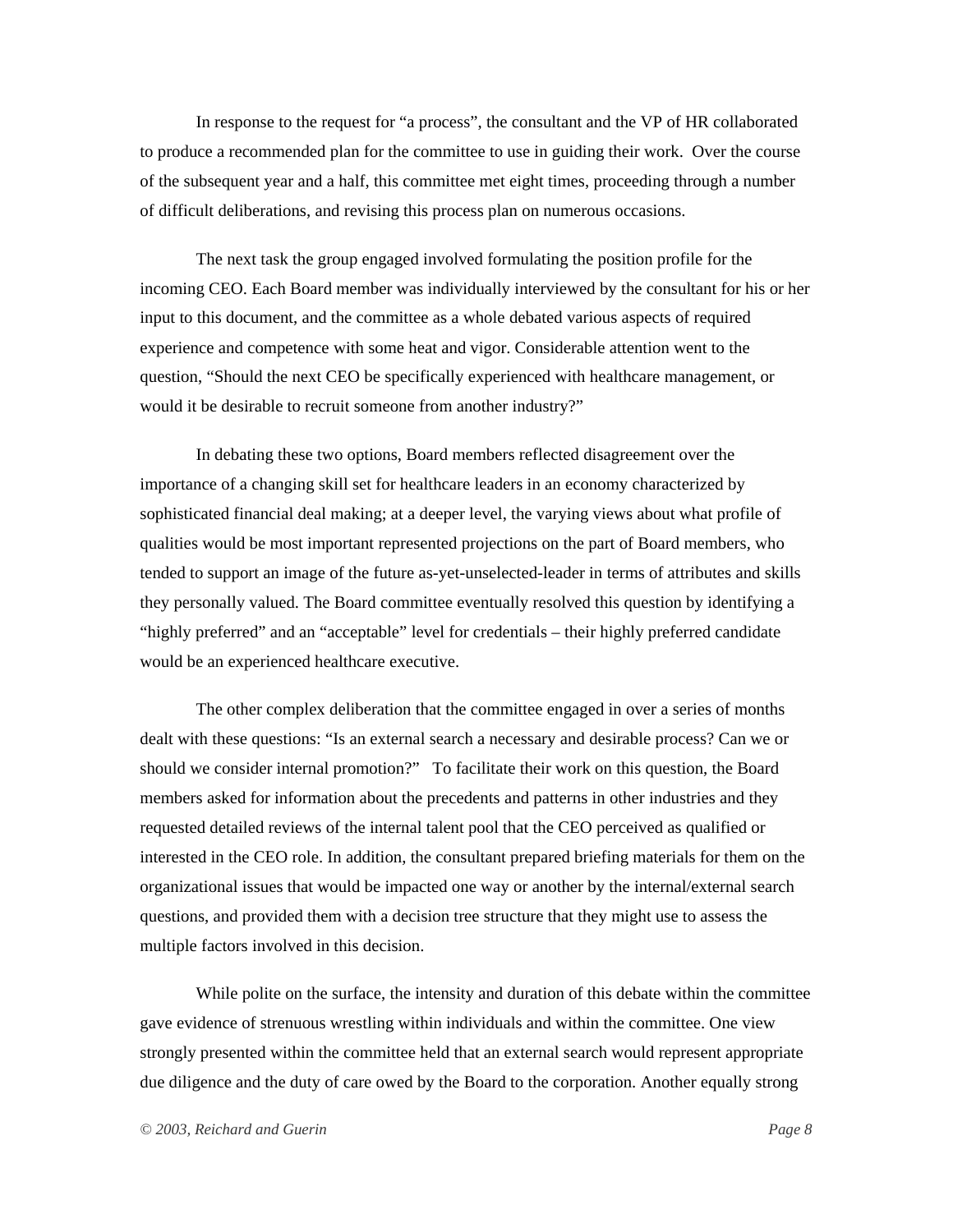view reflected the conviction that the organizational disruption and distraction attendant to an external search was unnecessary due to the presence of strong internal candidates, and that the organization also risked de-motivating or losing these internal executives in the process of mounting an external search. Even though the two positions appeared to be in opposition, the operative logic for each one was risk mitigation – a predictable dynamic in the face of uncertainty, anxiety, and high stakes. The committee settled on a first choice path, internal promotion, and agreed to hold the external search option in abeyance until they knew if the internal candidate would accept.

The final, shortest phase, of the committee's work occurred after this point, as they took to the full Board in closed session their analysis and recommendations. At this point, the Board formally authorized this committee to function as a CEO search committee, and authorized them to contact and interview potential internal candidates. Within days of the interviews, the committee presented its recommendation to the Board, a selection decision was made, and formal communications were issued that announced the planned retirement of the current CEO and named the successor and the transition time period.

At the time of this writing, the organization is still in the transition period, anticipating the formal hand-off from the retiring executive to the newly appointed successor. So far, no loss of key talent or disruption to strategic priorities has been evident, both of which were important issues for the board committee.

However, the consultation was narrowly-focused on the selection process and was confidential in nature – as a result, many of the predictable organization issues related to leadership transition were not addressed in advance by the board or by the consultant. The organization currently shows evidence of these transitional stresses and would have benefited from a more comprehensive plan of action for the implementation phase.

# **Consumer Products Legal Division**

The nature of the work and the corporate culture affect the particular ways in which members of an organization experience and deal with anxiety and risk. The culture of lawyers is highly rational and fosters close attention to detail, authority, and self-confidence in their ability to analyze any situation. Lawyers are notoriously poor human resource managers and work best at that task with a very codified process. They are much more comfortable with expert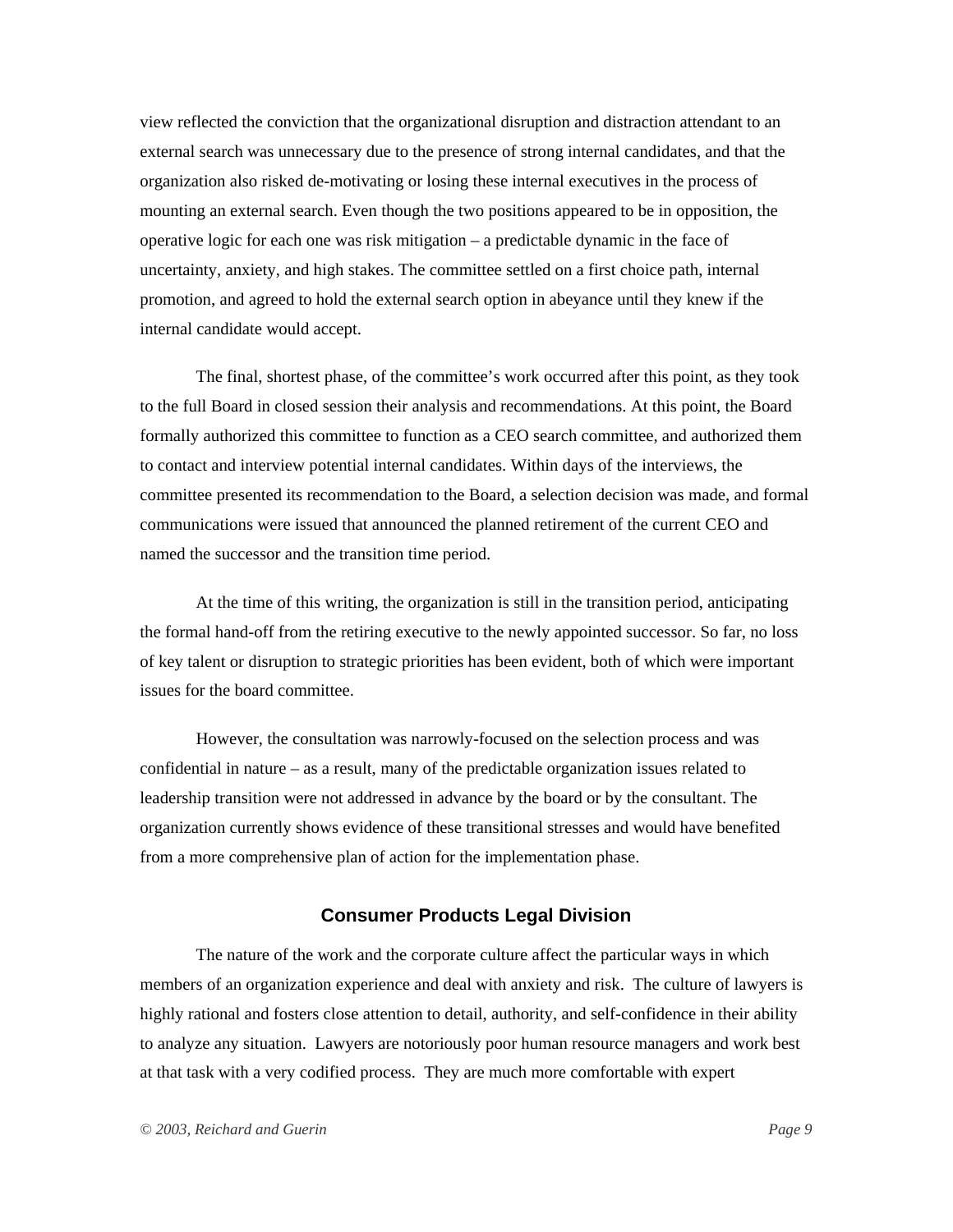consultation than with process consultation. In the case presented here, the primary task of the function, i.e. doing the legal work of the organization, is largely protecting the company from product liability litigation, which fosters a defensive posture.

### *The Organization*

The organization is a consumer products company and a leader in a highly competitive and controversial industry. It is an old company and has always been a truly global organization headquartered outside the U.S. The company employs about 40,000 people world wide.

#### *Recent History*

The company has undergone many changes in the last 20 years. It was a consumer products company that became a holding company for a group of diversified companies. Subsequently it returned to consumer products, divesting the other businesses.

Some years ago the company reorganized into geographic regions. Prior to that it was comprised of semi-autonomous companies each of which had its own brands, some of which overlapped with each other. In that structure, companies were not defined geographically and often competed against each other in the same markets. Resolution of conflict in this structure was at the Board level. Under the new structure, each Region has a General Manager who oversees all operations within that geographical area. Brand marketing is, therefore, managed world wide within each region on a more coordinated and efficient basis.

There have been several acquisitions and mergers in the past few years as well as the ongoing realignment of some regions to manage new markets that are emerging, mostly in Asia and Eastern Europe.

#### *The Client*

The client is the Legal Director of the corporation located at the headquarters. The nature of the industry causes the legal function to be a key staff function, especially in managing litigation and intellectual properties. The Legal Director is a key resource to the CEO and is involved as an influential member of the Board in the management of the overall corporation. The Director was a client of the consultant at two previous companies in a different industry. They have a long established trust and working relationship.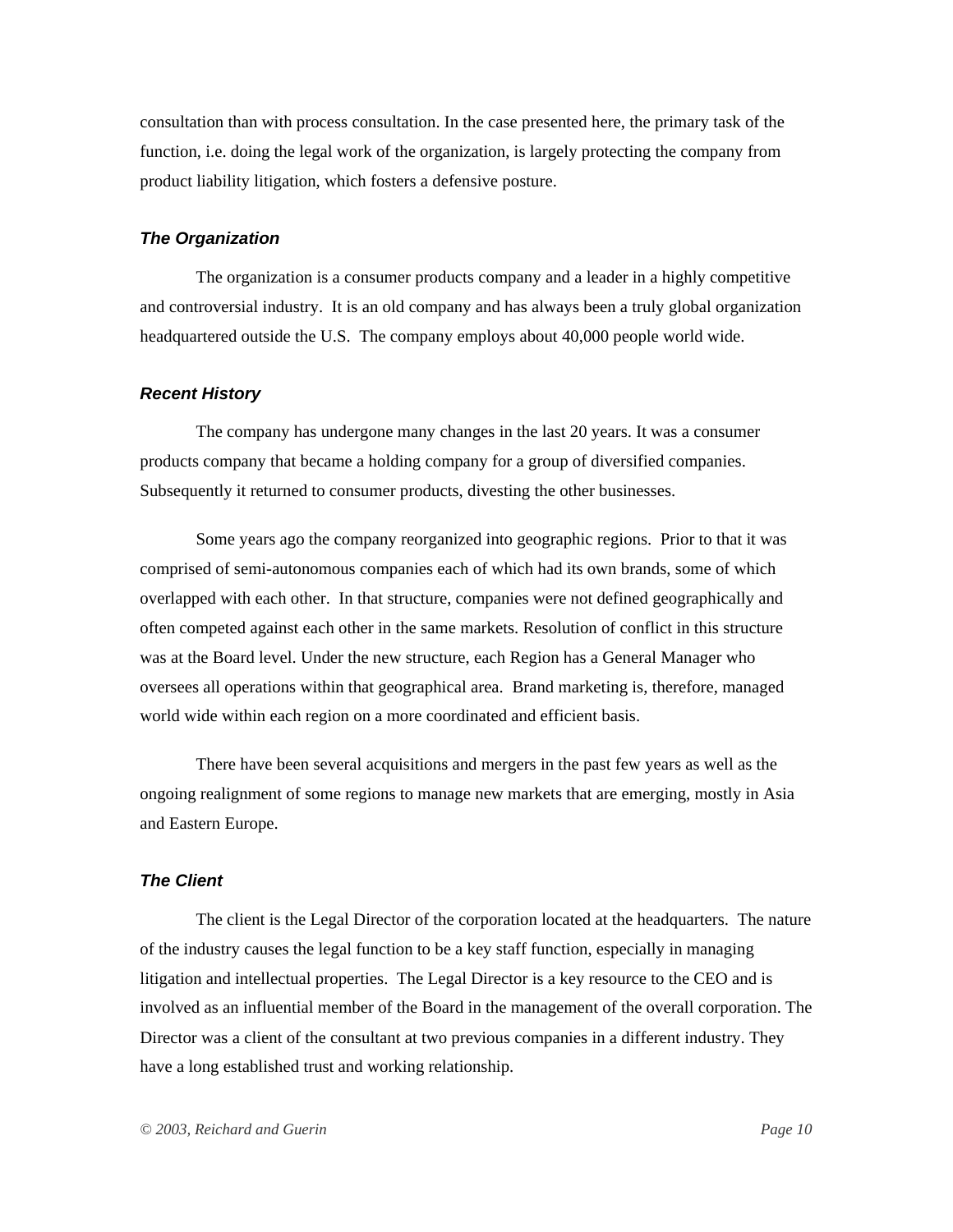# *The Situation*

The Director originally used the consultant as a sounding board for a year before asking for assistance with team development of his senior staff. This was during the time that headquarters functioned as a holding company for diversified companies. The members viewed the Director as highly authoritarian and withholding of strategic information. He was intimidating to many of them, yet he was universally respected for his professional ability and achievements, his quick grasp of issues and his work ethic.

In the midst of the team development work, the company made the change back to operating solely in consumer products and the roles of many of the team members changed. The sense of urgency for team development waned. At this point, the Director employed the consultant to assist with the restructuring of the Legal Function to align it to the reorganized company. This project was carried out and the function seemed better grounded for a while.

In the course of this work, it was clear that the function did not have enough senior lawyers who could become general counsels to the Region General Managers in the new structure. Three senior people had to be recruited, and existing professional staff were reassigned to new positions created by the restructuring. Several of these people did not perform well in their new roles and had to be replaced. It was clear that succession-planning help was needed.

There was an existing corporate process, but the lawyers believed it to be inadequate for their specialized work. The consultant encouraged them to either adapt the process to their needs or collaborate with the Human Resources function to create one that fit their needs. Multiple follow up meetings with the Director resulted in meetings of the senior legal staff who, after six months, concluded the plan they had been using was, in fact, adequate after all. They were not highly motivated to create an improved process for the function.

However, each acquisition or merger over the next few years resulted in the need to identify talent to be reassigned or assimilated into the function, and/or the creation of new senior level positions for which the function again was unprepared and had to recruit the necessary resources. The consultant continually encouraged the Director to take action on the succession planning process – especially the developmental part of it. Finally, after a number of years of intermittent attention to the issue, the Director decided that something needed to be done. Interestingly, he decided this soon before he announced his retirement, which was to be effective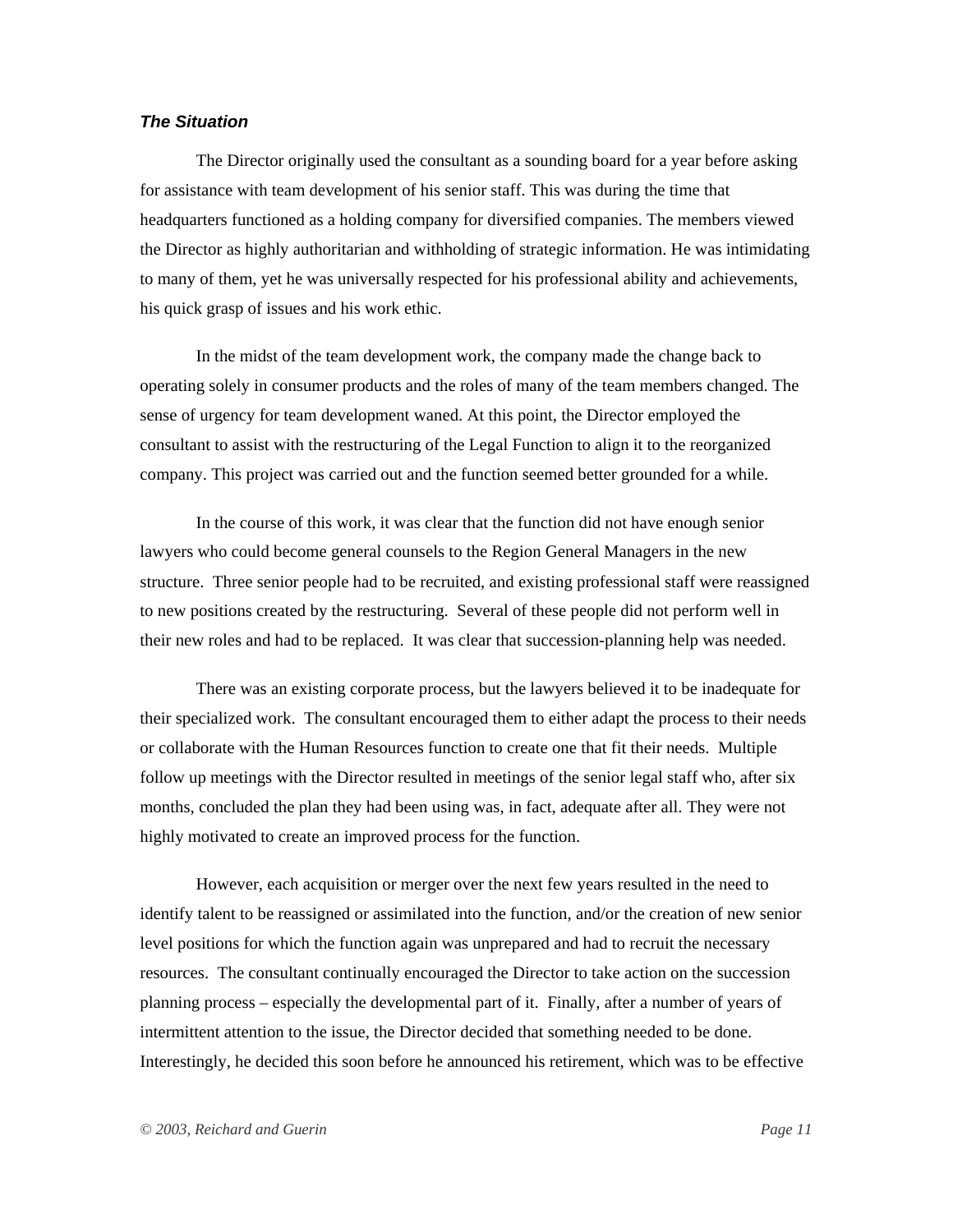in a year. The Deputy Director was the heir apparent. He was enthusiastic about the project and seemed likely to ensure momentum in the work after the incumbent Director retired.

The consultant advised the Director and Deputy that involvement of his senior staff – called the Leadership Group – was essential for ensuring understanding and consensus on whatever plan was developed. The process began with a meeting of the Leadership Group to articulate the Legal Function strategy as a starting point for identifying competencies that would be needed for senior staff now and in the predictable future.

That group meeting and ones that followed were unsuccessful. The group was not engaged, most members did not participate and the work of the group was done by the Director and the Deputy. The strategy was articulated but group understanding and agreement was not evident. Meetings were held, sandwiched between crisis meetings for litigation or other threats. Members varied in their interest and enthusiasm for the project, and many said their time could be better spent on more pressing legal issues. Of the ten members, only three were enthusiastic. Many of the members believed they could fix the problem themselves without so many meetings or the use of a consultant.

After this round of meetings the Director said he was convinced that the strategy-based competency identification approach was sound and he was not particularly dismayed by the group's reactions. Since conducting meetings of lawyers on any topic was, as he said, "like herding cats" he wanted to proceed.

Most of the Leadership Group members subsequently participated in individual behavioral event interviews, which were content-analyzed to identify 8 managerial and leadership competencies. All but one of the interviewees was enthusiastic about participating and expressed support and optimism for the process – a marked change from their negative reactions during the group meetings.

The draft of the competencies was presented to the Director and Deputy. Both of them were excited about the findings and supported completion of the project. The next step was some validation of the data through interviews of others in the system and meeting with Human Resources to decide how to integrate the specific competencies with the general corporate succession planning process. A person from HR was recruited to work with the consultant on the project and, specifically, to determine how to integrate the Legal Function competencies with the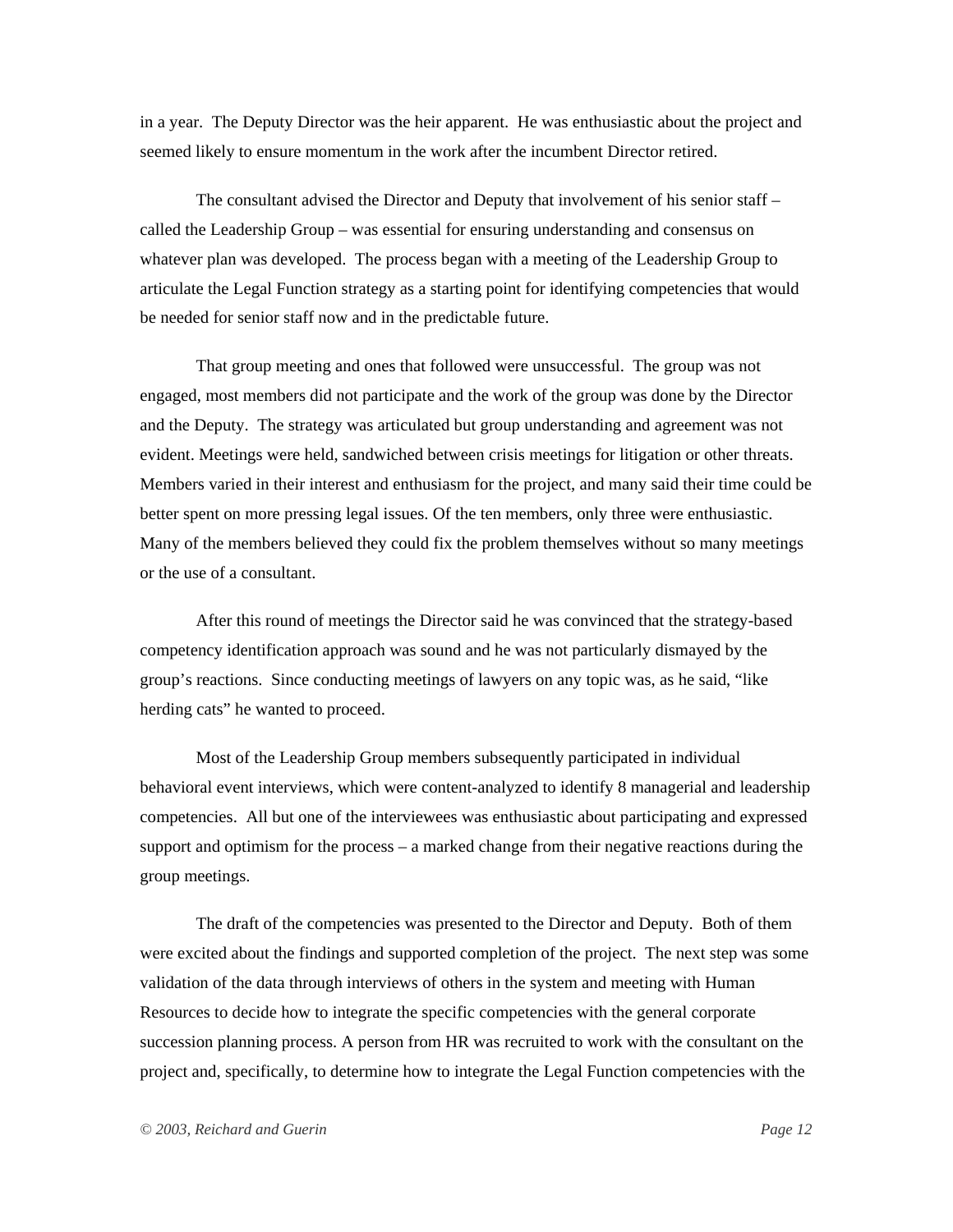corporate plan. The HR person expressed enthusiasm for the project and for his participation with it but ultimately provided no input. The HR person also was not seen positively by many of the leadership group members.

At this point another of the frequent litigation crises arose and succession planning work was put on hold. During this time, the Director retired and the Deputy was promoted to take his place. The consultant asked for a meeting to discuss the project and resume work. It seemed important to keep the enthusiasm and momentum. After 3 months, the new Director met with the consultant and announced that he "wanted to put his own stamp on things". He said he did not want to proceed with the project, and he believed he had a plan for fixing the process.

As far as is known, no systematic process is yet in place. There is a growing number of entry and mid level lawyers who are becoming a critical mass of discontent since there is no transparent process for development and succession.

# **COMPARATIVE ANALYSIS OF THE CASES**

The two cases provide some informative contrasts between client systems, interventions, and consultants.

In the healthcare case, the board committee was an established group, understood and accepted the work upon which they needed to collaborate, and had a good working relationship with the incumbent CEO. In this organization, at least some Board members acknowledged their inadequacy to deal with the task by themselves and readily agreed to seek consulting help. None of the members of the board committee were considered candidates for the CEO role. They faced organizational risk and personal responsibility in their governance capacity, but not personal career risk.

Also, the individuals taking on the succession work in the healthcare case were part of the Board, to whom the CEO reported. In the consumer products case, the individuals taking on the task of producing a succession planning system were the subordinates of the person who would be retiring. These differences in relative power vis a vis the incumbent leader could be expected to produce different degrees of risk and different levels of anxiety. All of the members had reached their senior level under the existing process and were not motivated to change it.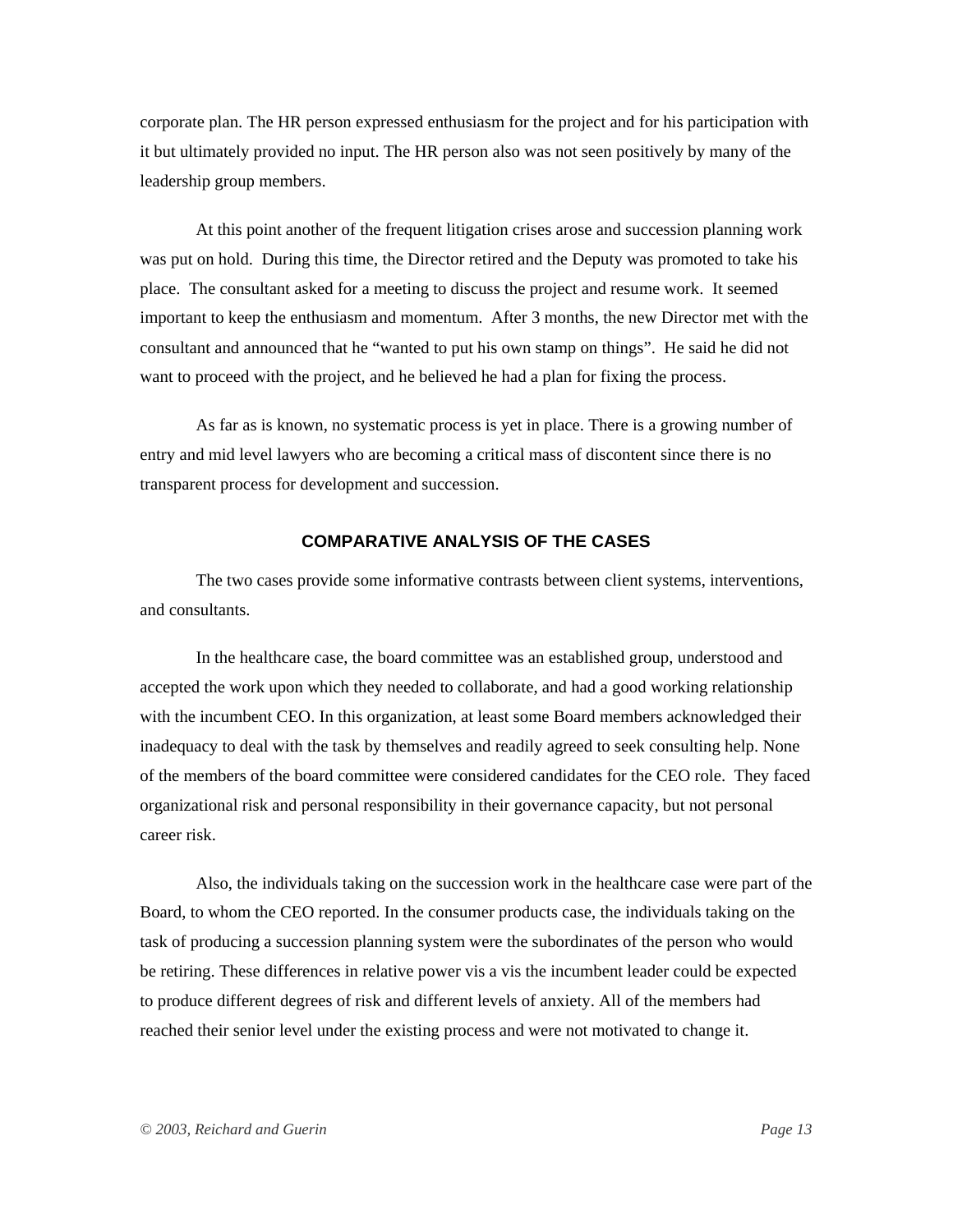The holding environment (Stapley, 2001) was markedly different in the two organizations. The healthcare organization was evolving from a series of mergers but the structure and leadership provided a relatively reliable holding environment. The consumer products organization was volatile, the structure and roles were constantly changing, and the leadership was authoritarian. The leadership was changed in midstream of the succession planning project, to a person whose leadership style was still unknown.

The psychological state of the members of the consumer products organization was predictably more dysfunctional. An assessment of the culture, not done in either case, would have provided some guidance for intervention, especially the need for reliable containment in the consumer products case. Getting to a position where there is basic trust in that organization would be a slow and time consuming process, even with the creation of appropriate containment devices such as a comprehensive plan and clear decision making process on the steps of the plan.

In the consumer products case, the Leadership Group was not a "Work Group" as Bion (1961) would describe it, i.e. one that had clearly identified tasks requiring collaboration of members to accomplish the tasks. While the Director asked for help in succession planning, the members of the Leadership Group were varied regarding their belief that he would relinquish unilateral authority, and regarding their expressed inadequacy to deal with the task. Some members believed that they were, indeed, excellent talent-spotters and talent developers, and needed no help. Many of the Leadership Group members perceived the Director as being autocratic – they believed that he would, in fact, make all major decisions himself, thus negating the need for a departmental and group process. This perceived abuse of power by the Director contributed to the regression of the group. The group was unable to move from dependence or fight-flight (Bion 1961) and work on the task of succession planning. The struggles between the subgroups and the rejection of the leader, consultant, and Human Resources representative, who were viewed as external enemies, were further evidence of group dysfunction. The prior relationship between the Director and the Consultant was perceived as a threat to the basic assumption group.

The healthcare client worked more as a work group because it had real work to do, albeit narrowly focused. The consumer products client Leadership Group basically met to share information, did not do much work as a group, and was frequently in a dependency mode letting the Director take the risk and contain the anxiety. Furthermore, the nature of the primary task of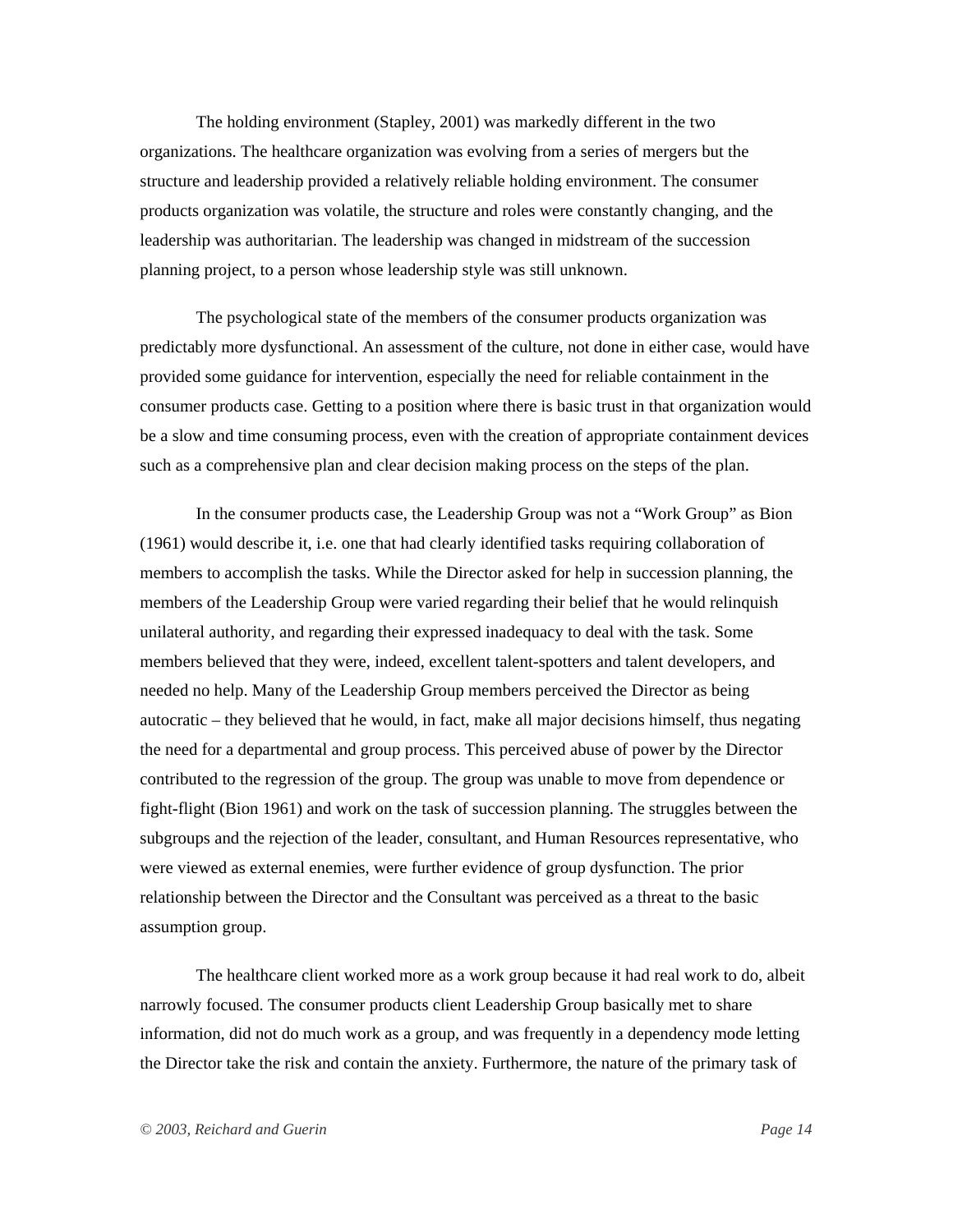the legal function was largely protecting the company from liability claims and seemed overwhelming. This defensive orientation made fight-flight even more likely to prevail and perpetuated the power struggle in the leadership group. As long as a resupply of talent was available to address immediate organizational needs, succession planning was viewed as a distraction from the primary task.

The lawyers were especially vulnerable to a struggle for survival. Professionals who identify with the values and value system of their profession may find it difficult to identify with organizational goals and values. Indeed they may perceive them as subordinate to those of the profession and the sentient group may be more professional than organizational (Kernberg, 1979b) The organizational task of succession planning was not as high a priority as defending the company from litigation or defending the group from perceived enemies. On the other hand, the healthcare board and senior management were experienced managers whose self-esteem came from successful careers where they accomplished organization objectives.

An early intervention in the healthcare case was the creation of an overall plan with identifiable steps leading to the conclusion. In addition, rituals like giving interviews of candidates and documenting anticipated dynamics in the process provided social defenses to help contain the anxiety of installing an effective replacement for the CEO. Administrative structures like role clarification and establishing a decision-making hierarchy were addressed. "Effective counter-regressive measures can only come from administration." (Rodenhauser 1993)

An early intervention in the consumer products case was the competency identification project, which had the effect of heightening anxiety by creating a competency profile that may or may not have matched the competencies of those who were members of the Leadership Group. Furthermore, the competency project was carried out prior to resolving the historical lack of fit the Legal Function experienced with the company-wide process for career development. The problem of confronting the HR department continued to be on the horizon. The ineffectiveness of the HR representative only exacerbated this concern. The unexpected retirement of the Director on whom the others depended unleashed personal ambitions on the part of several members even though an heir was named, and it took away the containment that the Director's leadership style had provided.

The consultant and the client systems in both cases may have benefited from engaging members in describing or assessing the organization's culture and readiness for change in the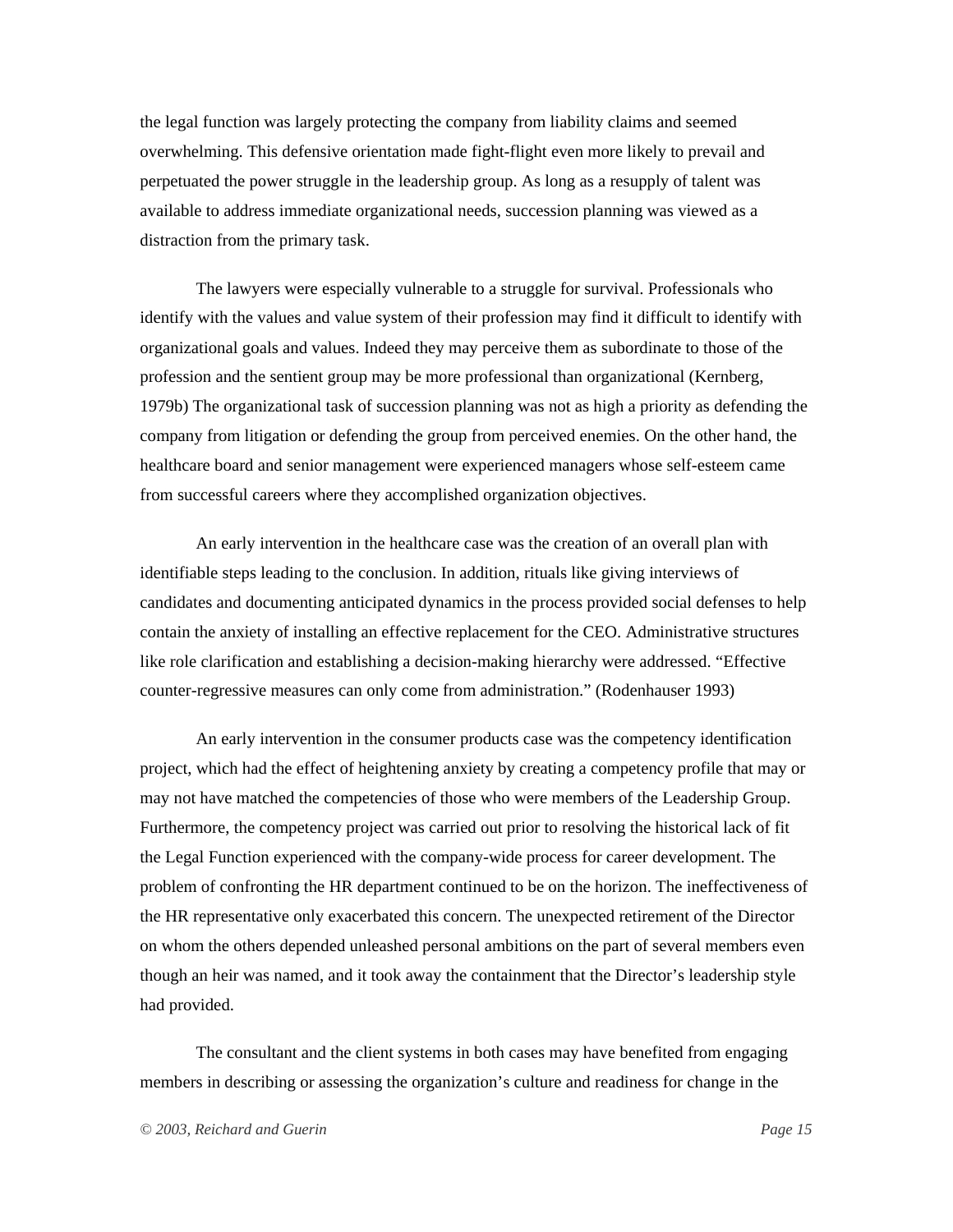leadership. In the consumer products case, the consultant would have benefited from tuning into the transference information during the early Leadership Group meetings. It provided a source of data about members' perceptions of their organization and its leadership. Attempts were made to point out the significance of the terminology "Leadership Group" and the implied task of taking collective responsibility for leadership continuity in the function but that only served to heighten the risk for all and increase the dependency on the Director. In the healthcare case, the lack of much advance preparation for leadership change on the part of the management and employee systems may have been factored into the consultation and the Board decision process if an explicit examination of the culture had been incorporated into the consultation.

The way in which a consultant enters a client system has an impact on the dynamics. In the healthcare case, the consultant was recommended to the Board Chair and was interviewed by him, the incumbent CEO, and some members of the Board. This entry along with a motivated client system (ie acknowledging help was needed) and an effective working group, none of whom aspired to the CEO's job, helped to position the consultant role as an additional resource towards the management of anxiety.

In the consumer products case, the consultant had worked with the Director in two previous organizations and they had established a mutual respect. The Director identified the succession planning problem – perhaps as a manifestation of his unannounced retirement. In any event, the consultant may have been seen more as an extension of the Director rather than a person with particular expertise in the problem areas. The consultant was not interviewed, and whether by lack of such a ritualistic process or because he was simply a person appearing on the boundary "who could destroy the peace" (Erlich, 2001), he entry process did little to provide containment.

# **IMPLICATIONS FOR PRACTICE**

In each case described in this paper, the anxiety felt by individuals and the degree of risk faced by their organizations required the presence of containing factors sufficient to enable productive decision-making (Hirschhorn and Barnett, 1993). The cases themselves can support the relevance of the following five factors in a consultation of this type:

• Acknowledgement of the leadership transition issues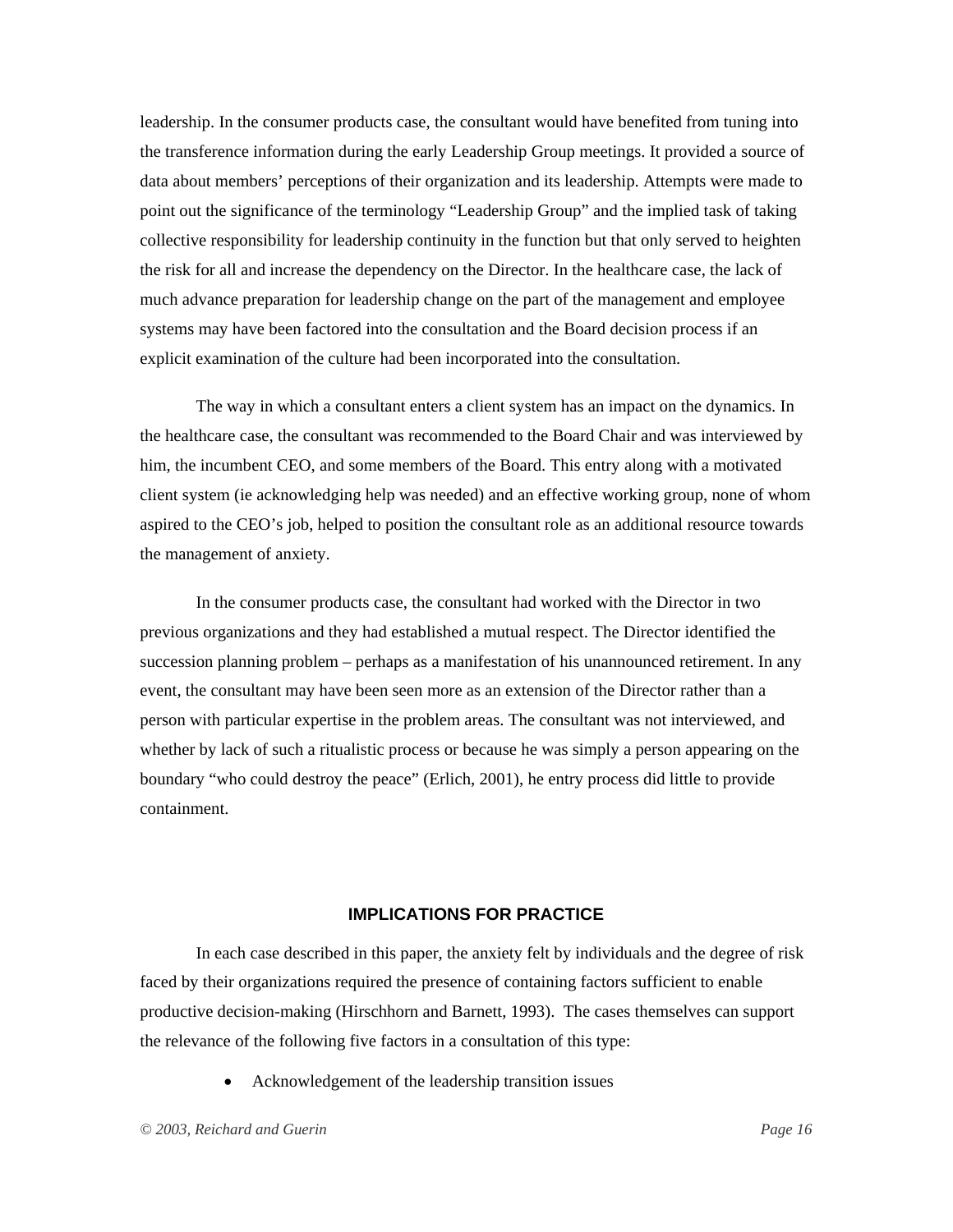- A powerful-enough leader
- A functional work group structure
- A "road map" of the total task
- The client-consultant relationship

### *#1. Acknowledgement of the Leadership Transition Issues*

A problem cannot be solved until the problem is named and those accountable for solving it take up their individual and collective responsibility. If the problem is denied, glossed over, minimized or avoided, the organization will not succeed in responding constructively to the challenge. While this principle applies to many organizational problems, it is very likely to be a factor if the issue involves high personal and organizational stakes like leadership succession.

The expected (or worse, unanticipated) need to choose a successor for an incumbent leader evokes high anxiety in all parts of an organization – not only in subordinates, but also in Board members, customers, and other stakeholders. Indeed, an incumbent leader himself or herself is equally likely to avoid coming to terms with the need to plan for a successor, since this reality evokes the stressful awareness of mortality, limits, and loss (Kets de Vries, 1993).

In some organizations, these disturbing feelings cause leaders to avoid any systematic attention at all to leadership succession issues. These issues may simply never be mentioned, or may be consigned to "later" on the basis of supposed lack of time, lack of resources, or no current need for action.

For other organizations, the human resources systems or processes called "contingency planning" "career development", "talent management", "leadership development" or "succession planning" become the indirect, transitional vehicles through which organization members and leaders can pay some productive attention to the anxiety-provoking issues of leadership transition. At their best, these work processes can support action that is data based, that includes multiple and diverse perspectives, and that tolerates critical thinking. At their worst, these processes can generate social defenses such as expensive consulting assignments, data-reports, lengthy planning deliberations, with little to show in the way of action on the real problem.

The healthcare and consumer products examples demonstrate the importance of attempting to discern whether, on the one hand, these professional techniques and methods are being used for productive readiness of the organization for leadership change, or on the other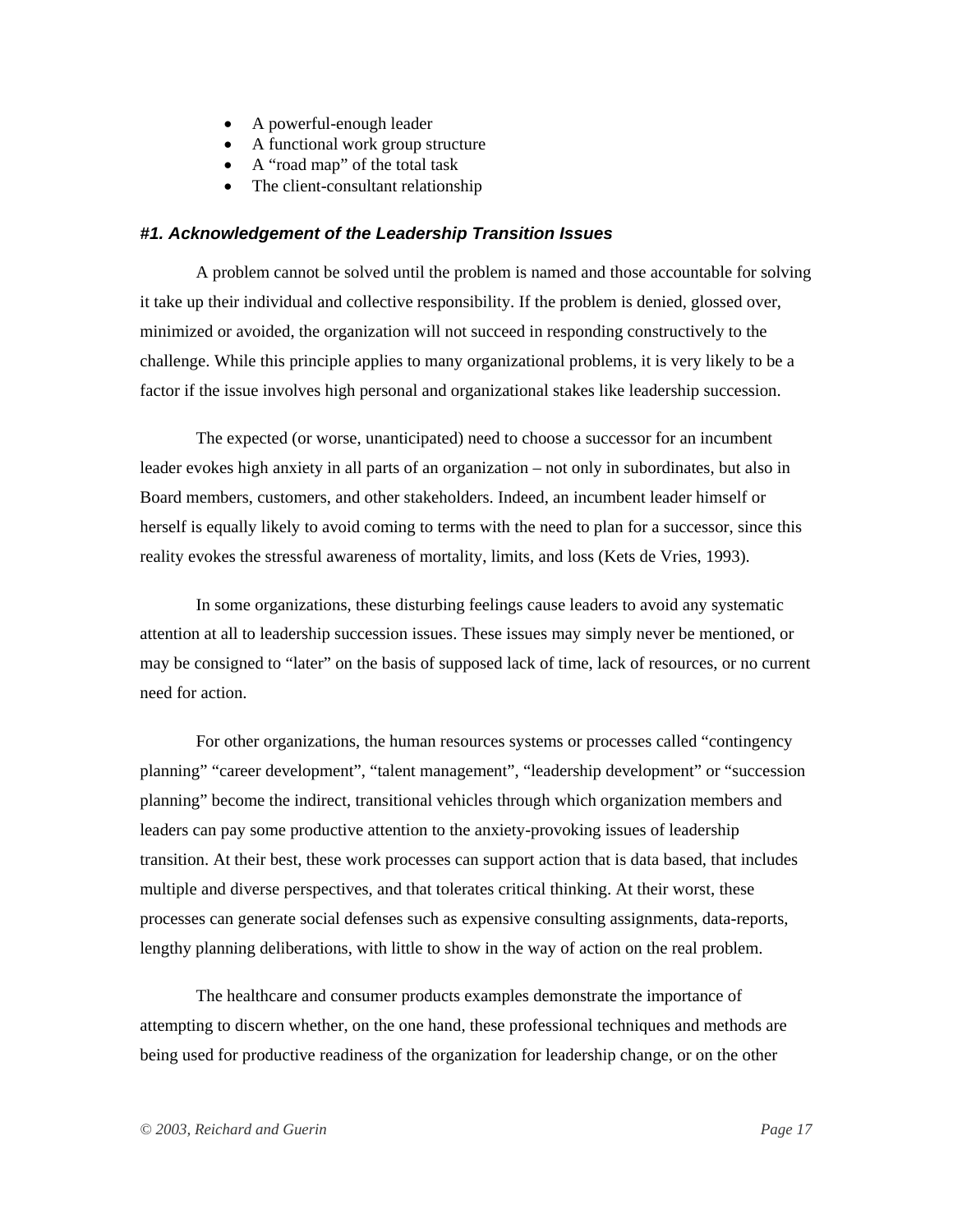hand, used as defensive routines to avoid the necessary engagement with an impending organizational issue related to leadership transitions. The balance point depends at least in part on the ability of those responsible to realistically face the problem, shoulder their share of the work, and engage relevant resources to support them.

In this paper, we see that the consumer products legal function Leadership Group as a whole agreed that the issues of career development and leadership succession were important organizational problems that required systematic and thoughtful solutions; however, they could not agree that help was needed, either from a consultant or from professional methodologies. Although the Director did acknowledge the issue and did seek advice, the failure of the Leadership Group to concur with this need meant that the expenditure of time and consulting budgets on career development resources were blocked from meaningful impact – they were, in effect, turned into defensive routines that held the appearance, but not the reality, of action on a problem.

In the case of the healthcare board committee, although the level of anxiety was high when they realized that a successor would be needed for the retiring CEO, the committee members acknowledged their responsibility from the outset. This may have been facilitated by the fact that their organizational role in the governance function held less distraction arising from operating crises, a degree of focus that is often difficult for management teams to achieve.

While the healthcare board members accepted their responsibility from the beginning, they expressed their anxiety by declaring their incapacity to do this task without professional assistance. This may or may not have been a true inadequacy since several members of the committee were senior executives familiar with the process of selecting leaders.

However, the nature of the task taken up by the healthcare board was more narrowly focused than required by the organizational context – the selection task was acknowledged and assumed, but not the more comprehensive task of ensuring organizational effectiveness through a period of leadership transition.

Both cases reflect some degree of incompleteness in the perception or acknowledgement of the realistic problem situation. However, in addition to the importance of this first condition – acknowledging the issue – additional variables come into play as supports for effective work.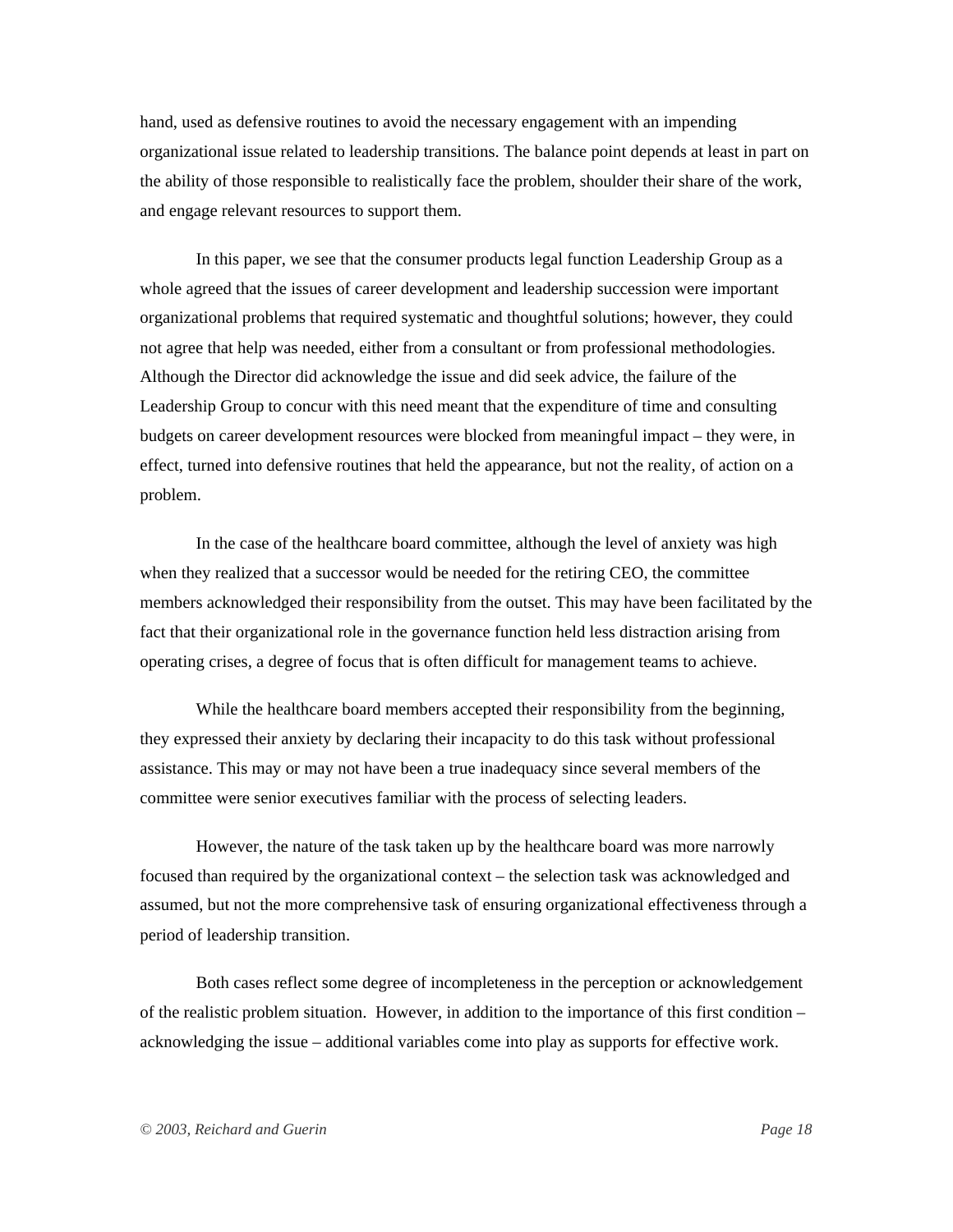#### *#2. A Powerful-Enough Leader*

The single most influential factor in the way risk and anxiety play out in an organization is arguably the effectiveness of the leader in wielding his or her authority. The impact of the leader is a function of the transference and counter-transference dynamics surrounding the leader, the self-awareness and emotional maturity of the leader, and his or her style as a leader and manager. (Diamond, 1993; Hirschhorn and Barnett, 1993; Heifetz, 1994, Obholzer, 2001)

The healthcare case illustrates the benefit of having the senior authority in the system – in this case, the Chair of the Board of Directors – taking a role that ensures a strong holding environment for a very sensitive issue, namely the appropriate replacement of the person in the next-most-powerful role -- the CEO. By assuming, and not delegating, the role of chairing the ad hoc committee charged with the succession process, the Board Chair brought to the committee and the task the implicit authority of the entire Board, although such formal approval from the full Board was not sought until much later in the process. The steady but generally non-directive style of the Board Chair was helpful in this regard, because he ensured that there was sufficient authority at the helm but did not dominate the proceedings with his own views. He made his positions known, but balanced that with emphasis on including all voices in the deliberations.

The CEO and the consultant provided ancillary sources of leadership and authority to contain the anxiety of the committee regarding its task. The CEO participated in all meetings as a knowledgeable and invested resource to the Board, but he also demonstrated in this process his intellectual and emotional acceptance of the Board's authority in the final decisions made. This was an important sign of ego-in-check on the part of the CEO, and stands in contrast to the more common situation in which a retiring leader comes into the succession process with ambivalence, conflicting emotions, or with a single recommended successor, independent of dialogue and study on the part of other stakeholders in the decision.

In the consumer products case, the very powerful and professionally respected Director was able to set the stage for organizational improvement by creating the Leadership Team and by engaging the topic of leadership readiness and succession planning with his team. However, as occurs in many organizations with many strong leaders, his team colluded with his own penchant for taking the lead. Since he did not withdraw his power and they did not offer their own, he ended up with the major share of the burden for advancing this work.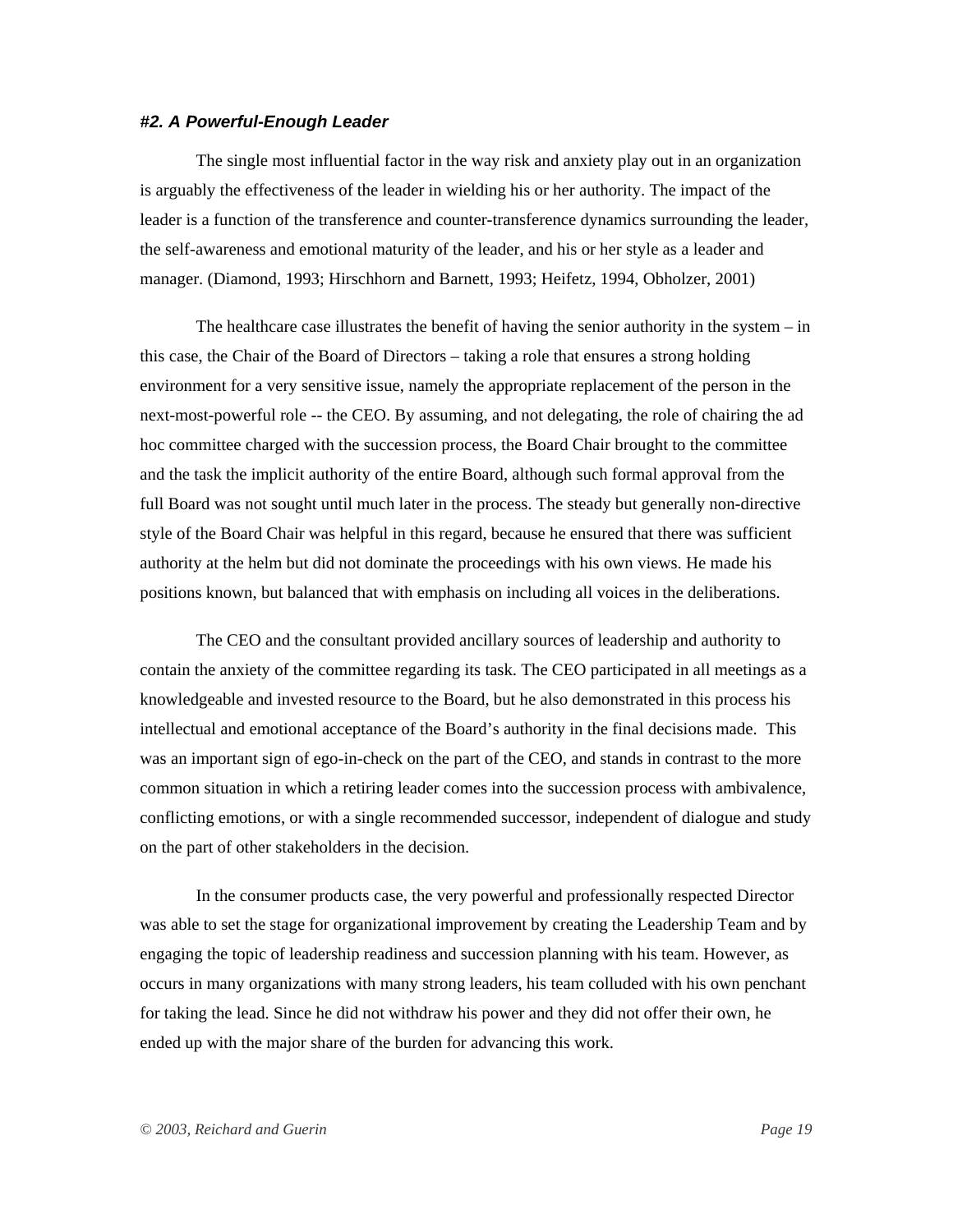However, the problem that this company was intending to address was how to develop an organizational system for leadership readiness in the legal function – such a problem could not be successfully resolved without the establishment of institutional practices supported by the majority of the managers. The concentration of power in the Director role, the salience of professional identity issues over organizational issues for lawyers, and the abdication of authority by the Leadership Team, left an imbalance in the system.

In such a situation, the consultant role can sometimes be used to level the playing field or to provide some safeguard for more distributed responsibility. However, in the case of the consumer products legal function the consultant had a strong and long-standing positive relationship with the Director, which most likely led team members to perceive the consultant as more allied with the Director than with the team as a whole, despite the consultant's efforts to consult to the group. A perception of some neutrality or objectivity on the part of the consultant may be especially necessary to support the development of a group in which the leader is very dominant.

# *#3. A Functional Work Group Structure*

A third factor evident in these two cases was the level of functionality displayed by the groups. When a sensitive issue such as leadership succession is on the table, it becomes clear that a team with an effective and productive history of working together has an advantage over a new or under-developed team.

Committees, work groups, or leadership teams vary greatly in their structure, functioning, purpose, and maturity (Katzenbach and Smith, 1993). Many do not have a primary task, core challenge, or important output that requires the collaboration of all members for success. Other factors, such as appropriate time, frequency, work space, virtual or physical team, member resources, leadership, etc. determine the overall functionality of a group in terms of its effectiveness (Bion, 1961; Sundstrom et al, 1990).

In the case of the consumer products legal function, the Leadership Group itself was relatively new and had little explicit ownership of a common task other than mutual informationgiving. While they often discussed organizational issues, they did not generally make decisions as a group. Their divergent individual agendas and collusion in the fantasy of an omnipotent director resulted in a group that behaved most often in a dependency mode (Bion, 1961). Unable to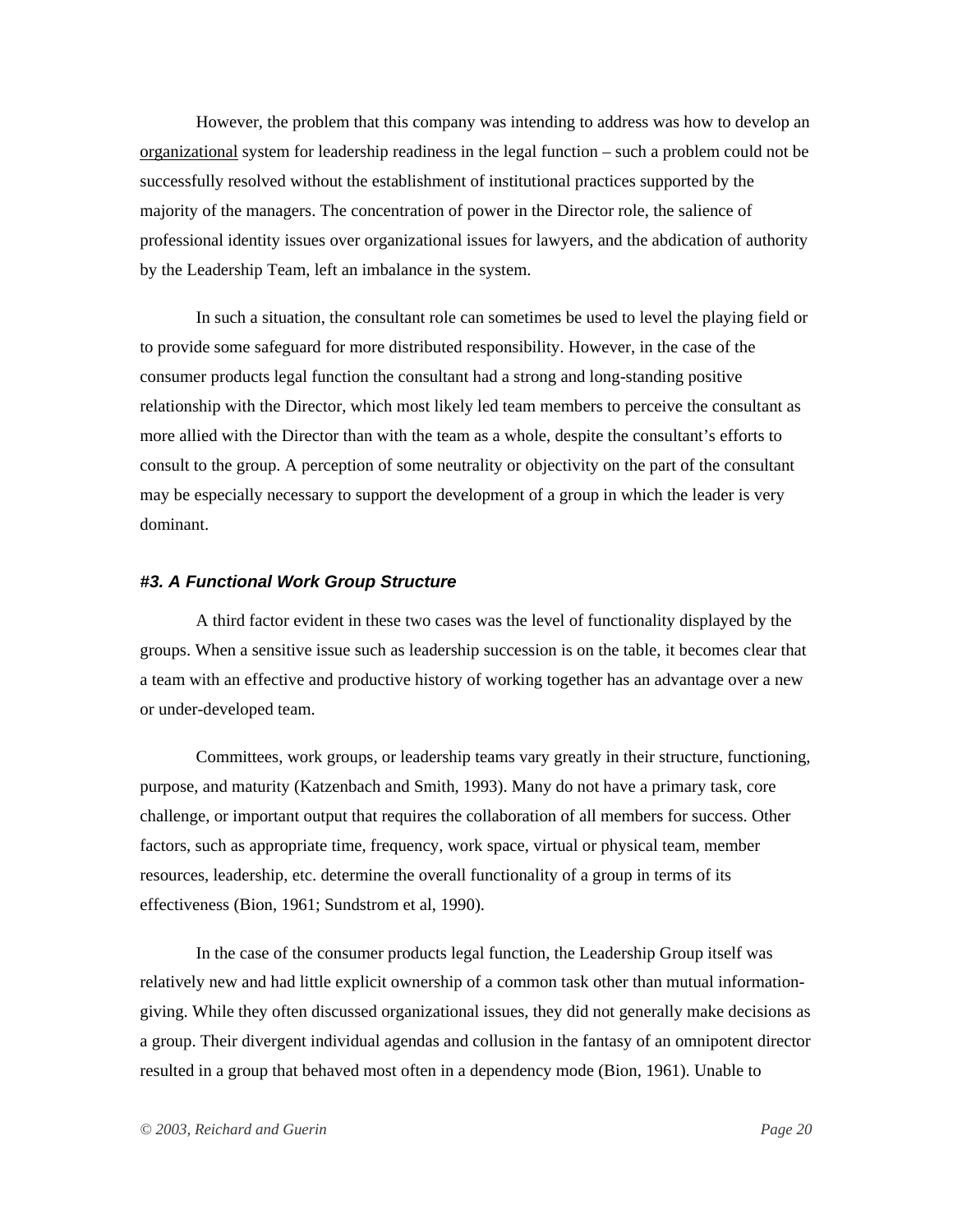mobilize the sophisticated thinking and functioning of work group mode, the consumer products Leadership Team was limited in its ability to make realistic progress on the organizational problem of succession planning.

The healthcare board committee had been in existence for a longer time, was clear about its role in decision making and advice to the Board, and had effective operating procedures and structures. As all groups do, it periodically lapsed into a basic assumption mode (usually, Dependency) but had longer periods of thoughtful, engaged deliberations in which progress was made and group development occurred.

# *#4. A "Road Map" of the Total Task*

For those facing unfamiliar tasks with high stakes, a useful factor that assists in the containment of anxiety is the presence of an overall plan that identifies major components of the work. Although individuals vary in their preference for organized methods of working, it is generally the case that work groups manage their centrifugal tendencies better in the presence of an agreed agenda, plan of action, or set of steps that can guide collaboration. At the same time, leaders and consultants must be attentive to the susceptibility of such resources to becoming "hijacked" as defensive maneuvers in an anxious group.

In the case of leadership succession, such roadmaps are available due to the extensive research and praxis that has been published in the areas of effective succession planning, talent management, leadership development, and career management. For other kinds of organizational problems that are inherently non-routine and highly risky, pre-existing road maps are likely not relevant, and the attempt to apply formulas is almost certainly a sign of a defensive routine rather than adaptive work. (Heifetz, 1994).

It remains true, however, that any plan of action or similar document can be reified by an anxious group and made into the "authority" through which the people meet their dependency needs. It is one of the responsibilities of the attentive consultant to avoid collusion with tendencies towards unthinking and uncritical action in the course of implementing a leadership succession activity.

In the cases described in this paper, the healthcare group initially grasped for the process outline provided by the consultant and Vice President of HR with much the same urgency as they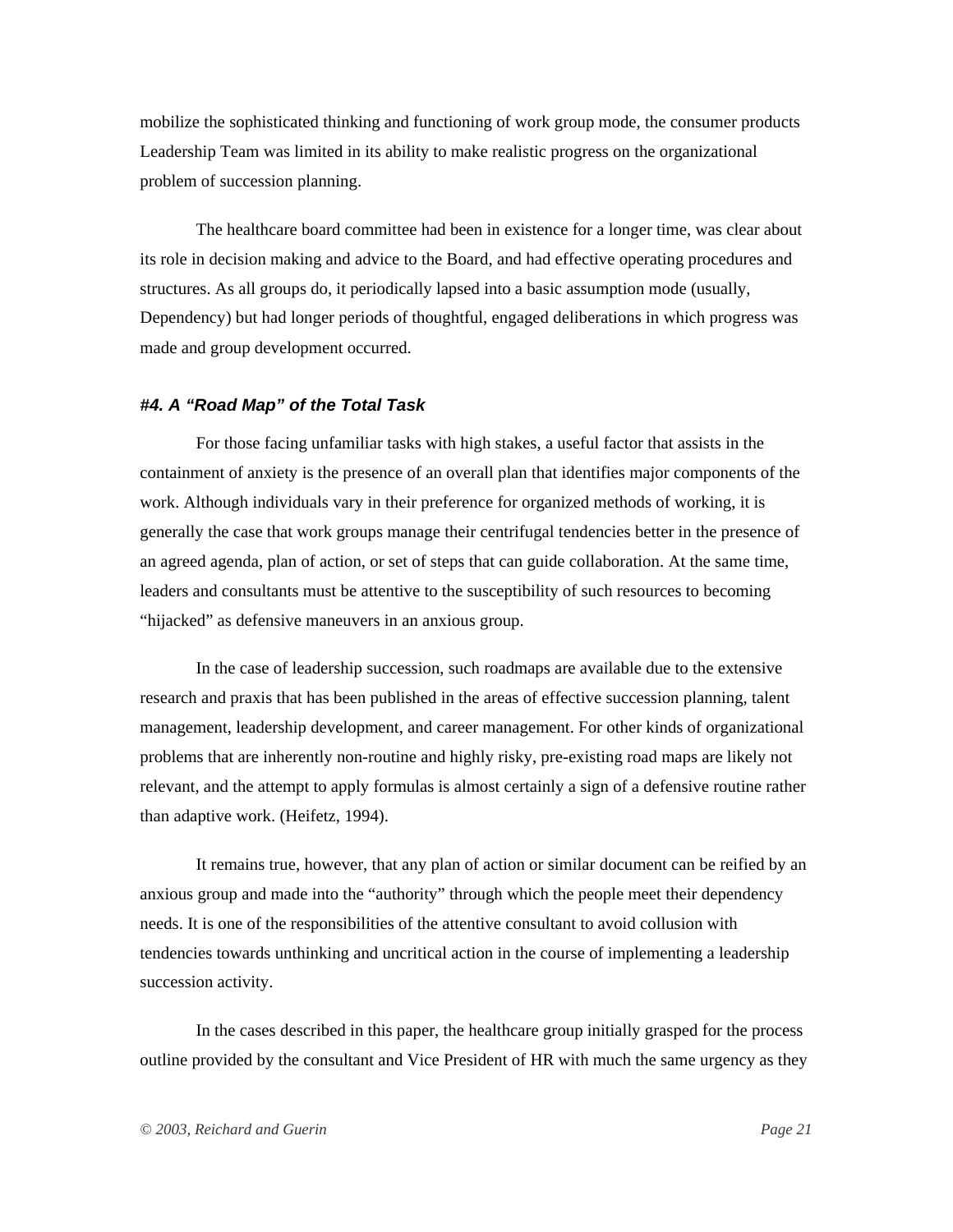might cling to a life raft at sea. However, once they became confident that the flow of the work was reasonable, within their resources, and appropriate, the process map lost its symbolic status and became an ordinary working tool, revised periodically as needed. As the work proceeded, the consultant provided the committee with input on the theory and practice of the leadership succession task so that they could calibrate their level of risk or confidence, and also provided structure for the key deliberations involved in the overall process.

In the consumer products company, the Director of the legal function and the Deputy Director engaged realistically and with motivation in the methods proposed by the consultant, but the Leadership Group as a whole stayed divided and unfocused as to the value or benefit of these actions. To the degree that the work responded to their own career advancement needs, group members were positive and engaged – for example, in the opportunity to be interviewed in order to shape the emerging competency model. But when it was time to endorse an approach to succession planning function-wide that would constrain their individual autonomy, the group failed to support the process.

### *#5. The Client - Consultant Relationship*

The driving forces in an organization, including overt business challenges and underlying psychodynamics, are far greater determinants of the degree of success in organization problem solving than the influence of consultants. However, the consultant's relationship to the client can weight the dynamics in any number of directions and should be factored into intervention planning.

The consultant often functions as a transitional object (Winnicott 1989), facilitating the client system's engagement with difficult or emotional tasks. A relationship of trust, candor, and reliable confidence between the individual client leader and the consultant is a critical precondition for the ability of the consultant to provide value or support. This positive relationship was present in both of the cases presented and met the threshold condition for a consultation of such sensitivity.

How the consultant is positioned in the perception of members of the client system will affect the way that the consultant is used. If the members and leader have a collective engagement with the consultant, he or she can be used more effectively to amplify or deepen productive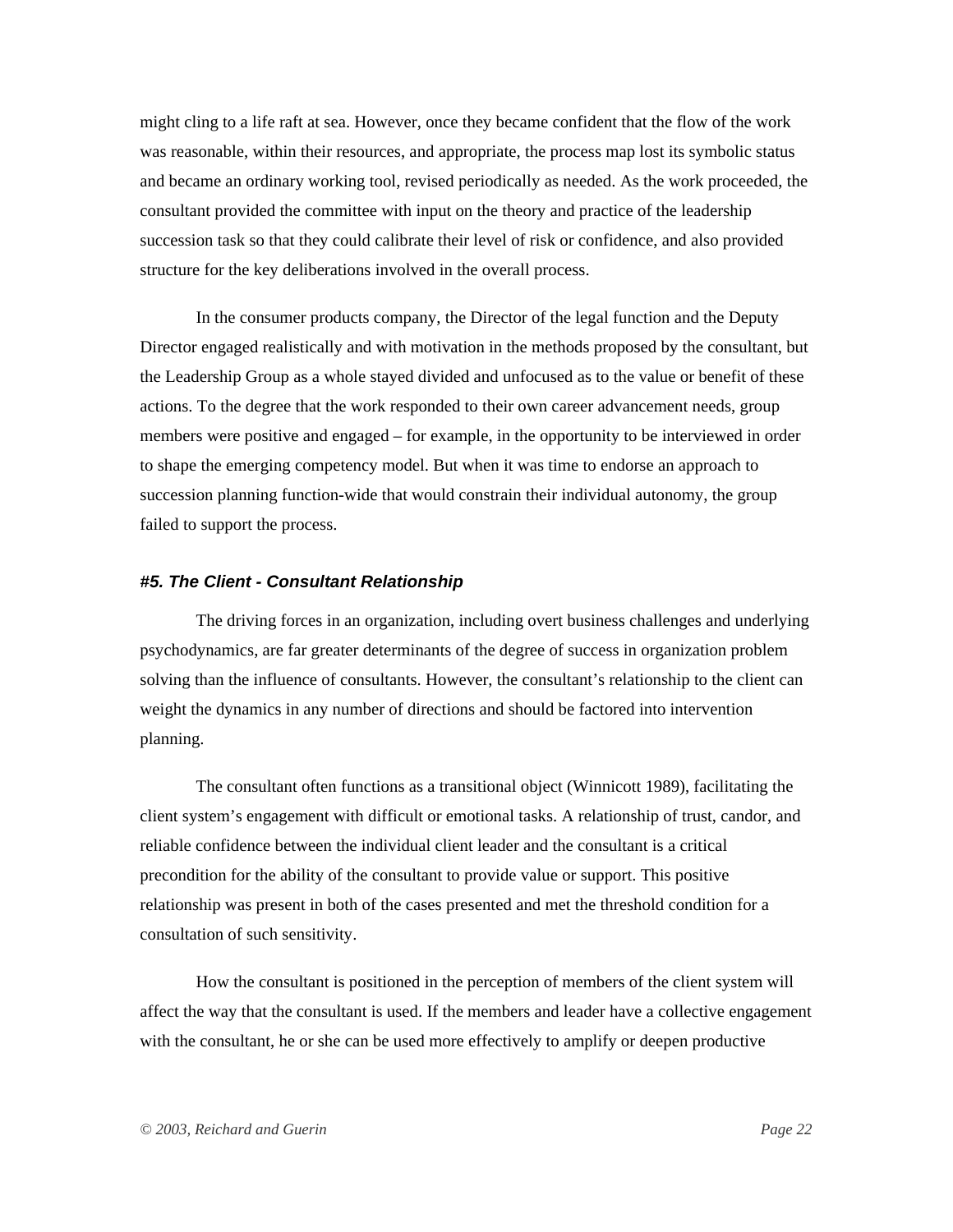communication between leader and organization In addition, the degree of access that the consultant has to the team members, and the access of team members to each other, are important.

In the case of the healthcare board committee, the consultant was positioned as a consultant to the Chair of the Board and by extension to the committee, with a clearly defined project scope. Care was taken by the Chair at the outset to explain that while the consultant would communicate and coordinate with the incumbent CEO and with the Vice President of HR, the authority for the consultation was derived from the Chair role and was not subject to conflicting direction from the management team in place. Also, the board committee interacted with one another as a team only when they were convened in the governance role, and the consultant was present at each of those gatherings. This meant that the development of the relationships between the consultant, the leader, and the members proceeded at the same pace and in some balance.

The consumer products legal function Director, by contrast, engaged the help of the consultant on an evolving agenda of issues derived from the dynamic and ever-changing business environment of the firm. The scope or boundary of the work was consequently more fluid and emergent. This condition was highly responsive to the realities of the client and the organization but harder to manage in terms of member perceptions and member engagement with the consultant. In addition, the Leadership Group membership was continuously evolving and the members were in daily interaction with one another on a wide range of issues. They met with the consultant only at periodic intervals on the succession planning topic. The pace at which issues and relationships evolved within the team was much faster than between the team and the consultant.

### *Conclusion*

This paper explores some of the issues that pertain to the work of consulting to organizations in the matter of leadership succession. By juxtaposing two case histories and exploring some of the variables that might account for different outcomes, the paper suggests a number of implications for practice.

In summary, succession planning is a system level intervention and often necessitates subordinating individual dynamics to larger group and organizational dynamics in order to consult effectively. At the same time, the highly personal and organizational stakes in succession planning are very likely to evoke regressive and other dysfunctional behaviors. When is an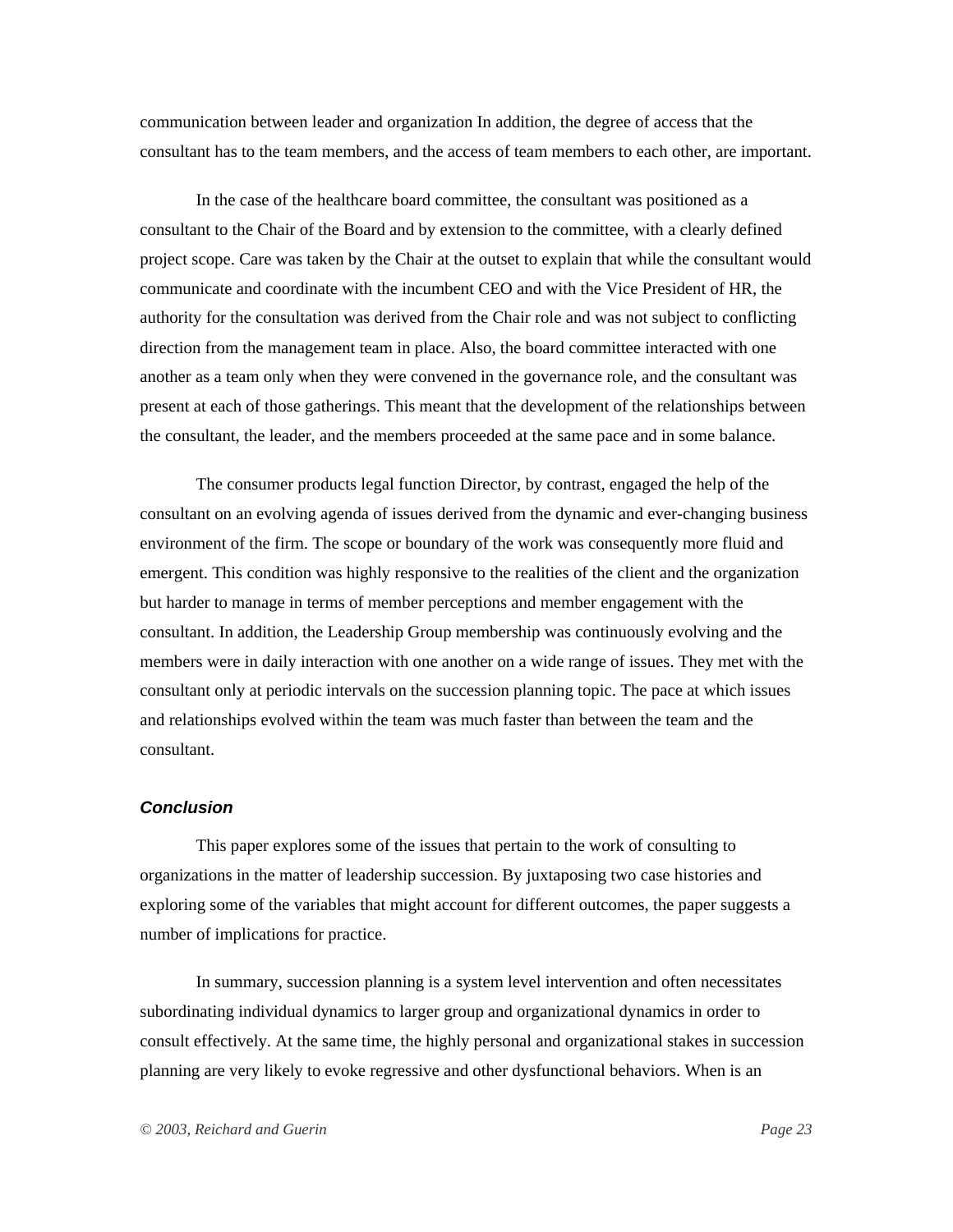organizational focus the figure and psychodynamics the ground and vice versa? How does one manage client relationships in this setting? These are ongoing questions for the practitioner.

The dual task of the consultant is to use concepts from organizational literature to develop guidelines and procedures which reduce the experience of anxiety, and also to use concepts from psychodynamic literature to address unconscious behaviors then they occur in order to keep a work group orientation. Five factors in particular may be important in the containment of anxiety and risk during corporate succession planning processes: acknowledgement that leadership transition entails challenging issues, a powerful-enough leader, a functional work group structure, a plan for accomplishment of the task, and a client-consultant relationship that provides a holding transitional environment.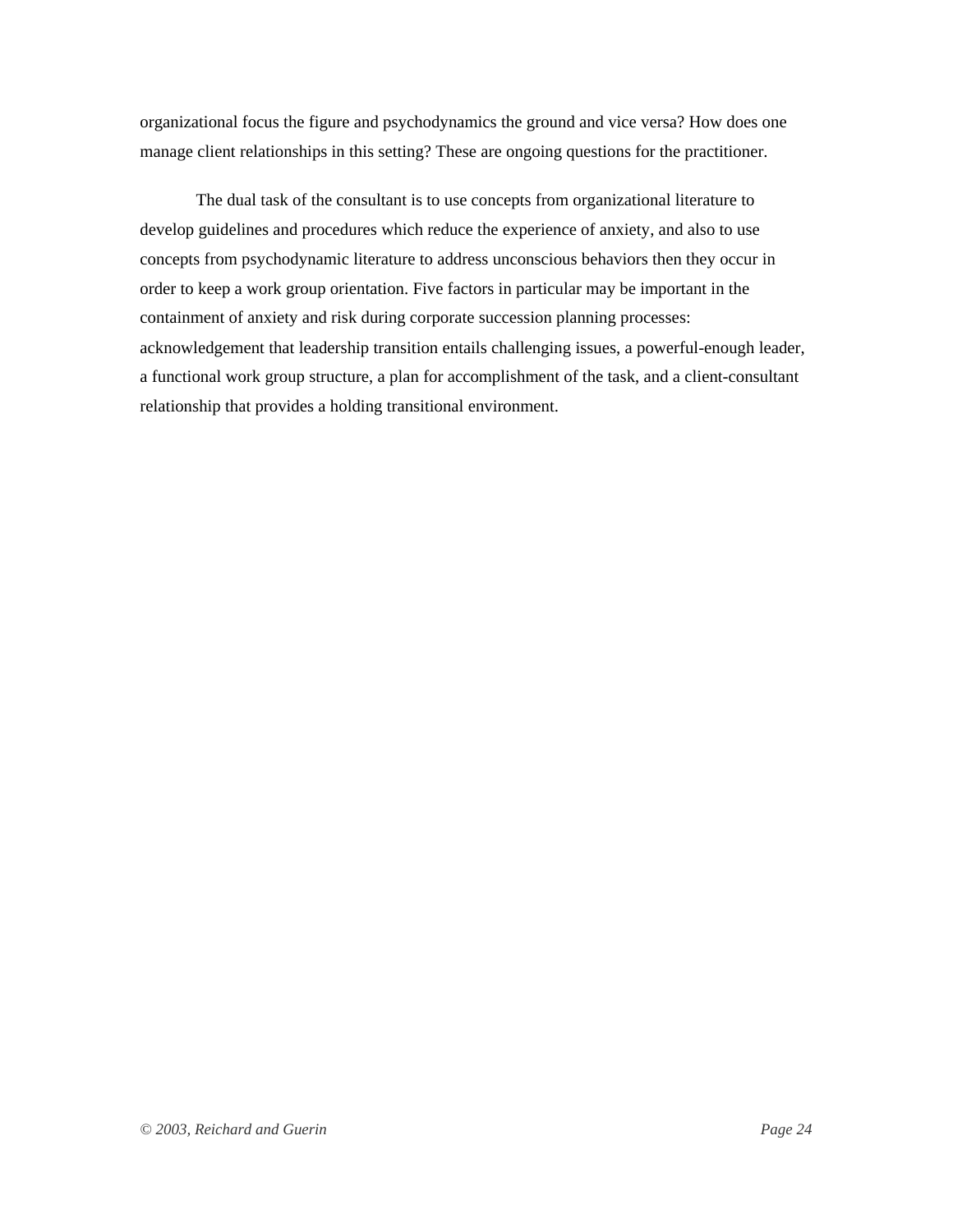# **REFERENCES**

- BION, W.R. (1961) Experiences in groups. New York: Basic Books.
- CAREY, D.C., OGDEN, D. (2000) CEO succession: A window on how boards can get it right when choosing a new chief executive, Oxford, New York: Oxford University Press.
- DIAMOND, M. (1993) The unconscious life of organizations: Interpreting organizational identity. Westport CT and London: Quorum Books.
- ERLICH, S. (2001) Enemies within and without: Paranoia and regression in groups and organizations. In The systems psychodynamics of organizations, Edited by L. Gould, L. Stapley, M. Stein. New York and London: Karnac.
- HEIFETZ, R.A. (1994) Leadership without easy answers. Cambridge, MA: Harvard University Belknap Press.
- HIRSCHHORN, L., BARNETT, C.K. (1993) The psychodynamics of organizations. Philadelphia: Temple University Press.
- JACQUES, E., CLEMENT, S.D. (1991) Executive leadership: A practical guide to managing complexity. Arlington VA: Cason and Hall, and Oxford: Basil Blackwell.
- KATZENBACH, J.R., SMITH, D.K. (1993) The wisdom of teams. Boston: Harvard Business School Press.
- KERNBERG, O.F. (1979a) Leadership and organization functioning: Organizational regression. *International Journal of Group Psychotherapy*, Vol 28. No. 3.
- KERNBERG, O.F. (1979b) Regression in organizational leadership. *Psychiatry*, Vol. 42.
- KETS DE VRIES, M.F.R. (1993) Leaders, fools, and imposters: Essays on the psychology of leadership. San Francisco: Jossy-Bass.
- MCCALL JR., M.W. (1998) High flyers: Developing the next generation of leaders*.* Boston: Harvard Business School Press.
- MCCAULEY, C.D., MOXLEY, R.S., VAN VELSOR, E., EDS. (1998) The center for creative leadership handbook of leadership development. San Fransciso: Jossey-Bass.
- NADLER, D., SPENCER, J., AND ASSOCIATES (1998) Executive teams. San Francisco: Jossey-Bass.
- OBHOLZER, A. (2001) The leader, the unconscious, and the management of the organisation. In The systems psychodynamics of organizations, Edited by L. Gould, L. Stapley, M. Stein. New York and London: Karnac.
- RODENHAUSER, P. (1993) Regression as a cardinal Factor in organizational destabilization. *Administration and Policy in Mental Health*. Vol. 23, No. 3.
- ROTHWELL, W.J. (2001) Effective succession planning: Ensuring leadership continuity and building talent from within, Second Edition. New York: American Management Association.